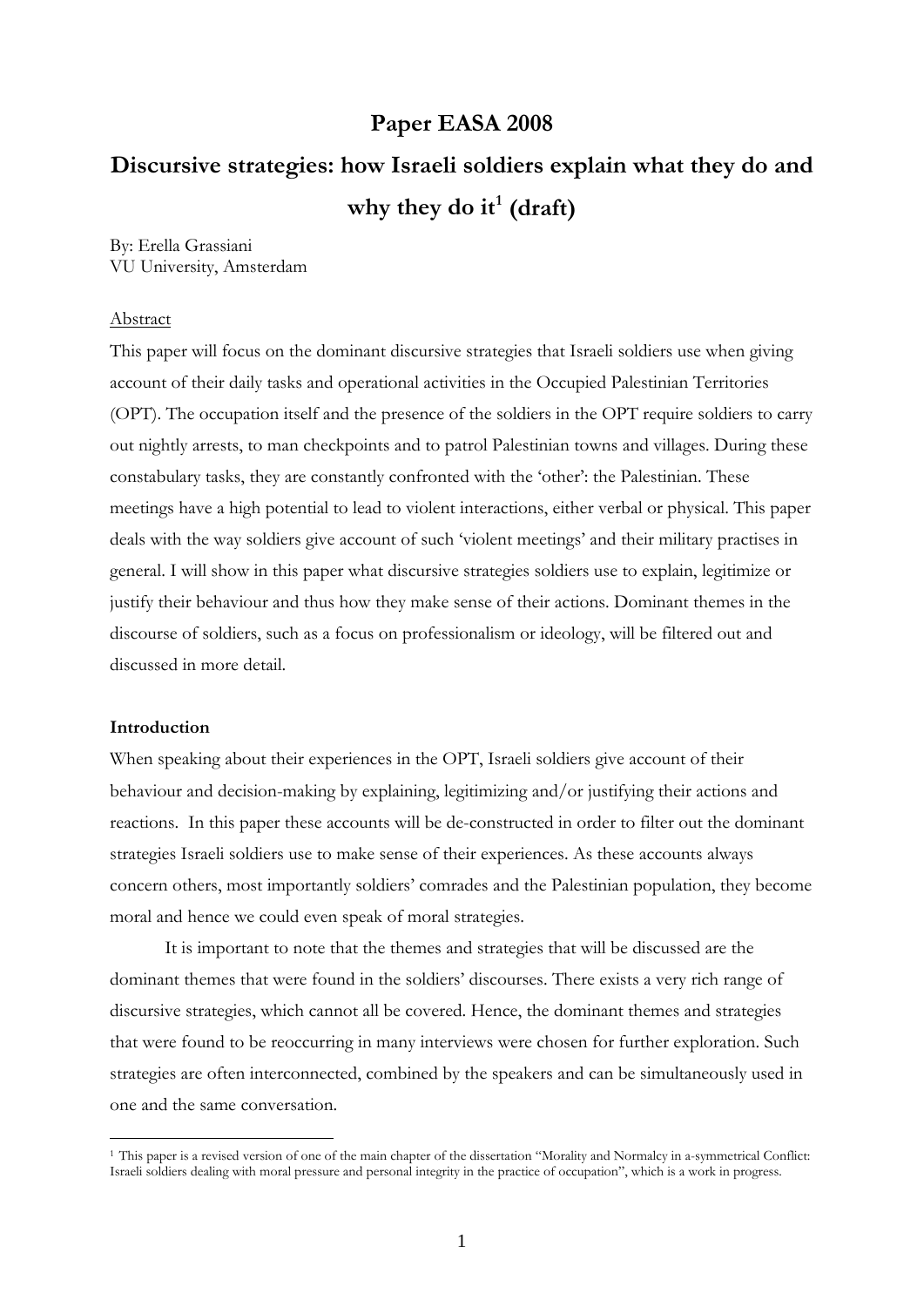On the surface, Israeli soldiers seem to take a passive stance towards the situation they find themselves in; as soldiers serving in the Occupied Palestinian Territories, as controllers of another people. As we shall see later, utterances such as 'There is nothing I can do', 'You have to do it' and 'You have to do your job' are abundant in their language. The occupation of the territories by the Israeli military stays relatively unquestioned by the soldiers and is instead taken by most as a given; as a situation they cannot change and within which they need to work due to factors beyond their control.

Notwithstanding, the occupation and the presence of the soldiers within the OPT bring certain practices with them. Such constabulary tasks include manning checkpoints, patrolling villages and cities, and carrying out nightly arrests. These are the daily practices of the soldiers and they carry consequences with them on several levels, most importantly for the Palestinian civilians the soldiers are confronted with and for the soldiers themselves.

The manifold consequences of the practise of occupation for all parties involved<sup>[2](#page-1-0)</sup>, such as the daily hardship for the Palestinians, but also unsafe situations for the soldiers, need to be dealt with by the soldiers; decisions have to be made and actions have to be carried out. The situations they find themselves in cause dilemmas of a moral nature, but can also, as will be shown further on, leave soldiers indifferent. From observations, human rights reports and soldiers' testimonies, it becomes clear that the behaviour of soldiers is often violent, either verbally, physically or both. Sometimes this violence is inherent to the activities they perform, but sometimes it is random and motivated by frustration, fear or anger for example. Soldiers are then in need of strategies to explain, justify and legitimize the suffering they witness or cause.

Before going into these discursive strategies I will discuss some theory concerning the accounts by perpetrators and bystanders of violence and suffering. These can help us interpret the discursive strategies used by Israeli soldiers.

#### Moral disengagement and denial

<u>.</u>

As a social psychologist, Albert Bandura focuses in his work on the capacity of people to refrain from a-moral behaviour (moral agency) and on the "…psychological manoeuvres by which moral self-sanctions are …disengaged from inhumane conduct" (1999: 193) - moral disengagement. He places these issues within their social surroundings and thus claims to look at actual conduct instead of abstract situations.

Bandura's moral disengagement is a "…cognitive restructuring of inhumane conduct into a benign and or worthy one" (2002: 101) through several different mechanisms. Each of these

<span id="page-1-0"></span><sup>&</sup>lt;sup>2</sup> This is not to say that the consequences for both parties should be perceived as equal. It is taken as a given that the position of the Israeli soldier is one of power of which the Palestinian citizen is dependent.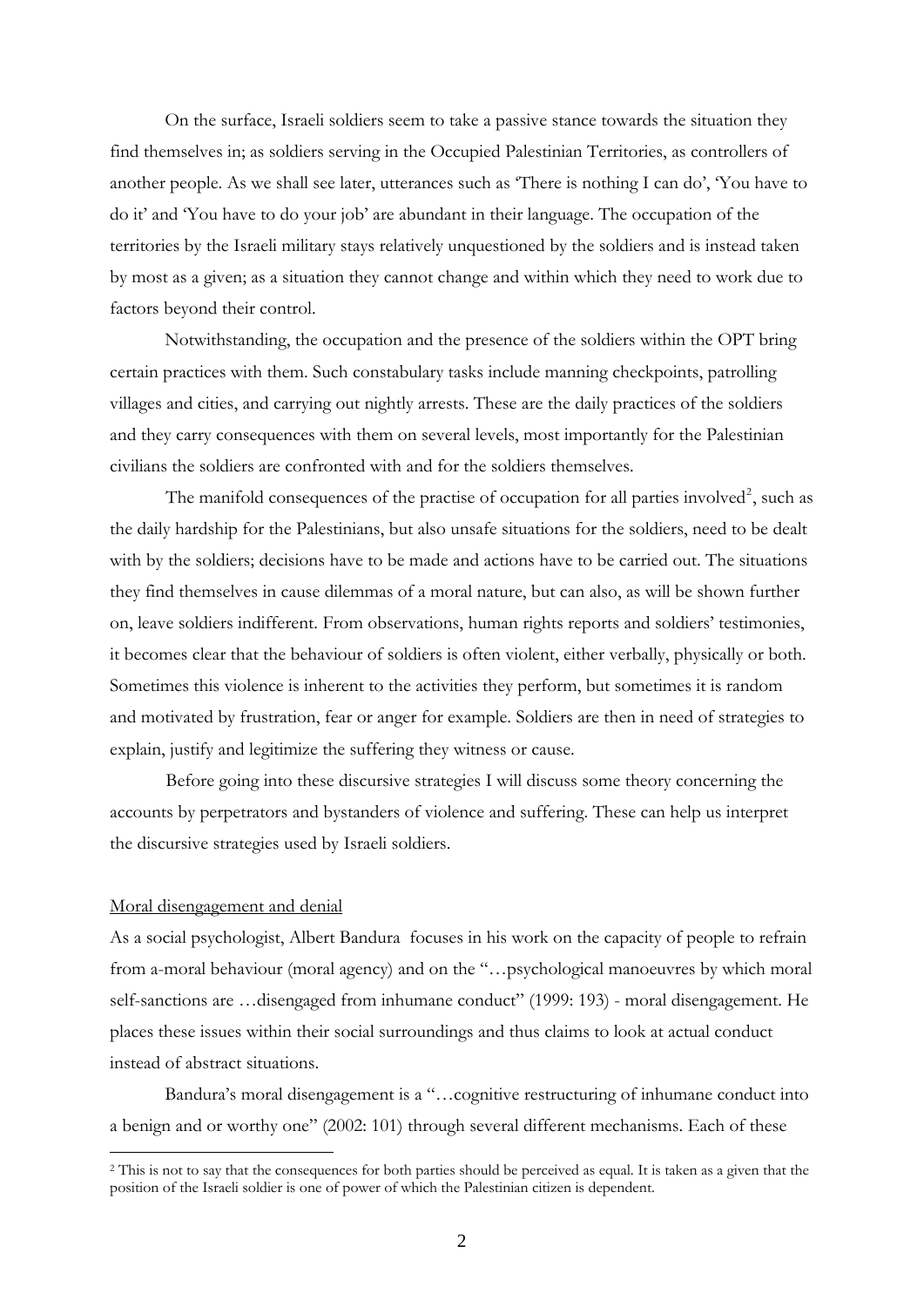mechanisms has as its goal to disengage one self from self-sanctions, which we all have. Our selfsanctions, in general, keep our conduct in line with our internal standards; our values and morality. If we, through various mechanisms, such as moral justification, euphemistic labelling and displacement of responsibility, disengage from these self-sanctions, we are able to behave in ways that are different from what our internal values prescribe. This behaviour has a potential to be immoral and even violent.

 Although Stanley Cohen (2001) is also concerned with strategies used when explaining immoral behaviour, he looks at this subject from a sociological point of view. More then Bandura does, he looks at the actual behaviour and speech of people of which he gives ample examples in his work. He furthermore discusses the issue of bystanders; people who witness suffering and atrocities and their actions or in-actions. He thus connects his theory to real life situation that are recognizable for most.

Cohen concerns himself with the different states of denial human beings find themselves in or better yet, create for themselves (2001). These states of denial can exist on a personal level, on a political level and even on the level of a whole state or society. For our purposes personal denial is the most interesting form, as we are looking at soldiers' discourses. However, as we shall see, soldiers at times adopt official or ideological language that is commonly used by institutions of the state.

 What Cohen wants to find out is the way we are able to look away, be indifferent, or stay silent in the face of suffering and atrocities. How can we know about such suffering and then claim not to know or if we admit knowing about it, not act upon this knowledge? In his work, Cohen sets apart different ways of denial people and states make use of, which can help us understand the language of justification, rationalization and normalization on a deeper level.

 In Cohen's eyes "…statements of denial are assertions that something did not happen, does not exist, is not true or is not known about" (2001: 3). However, to act in denial could also be seen as "…the need to be innocent of a troubling recognition" (ibid: 33). This means that we choose or want (in some way consciously) to stay in the dark about a fact or happening that is difficult to see or hear about and that could, where we to know about it, force us into some kind of action. His interpretation of denial is a broad one: from literal denial (denying any knowledge about something) to implicatory denial; denial of the implications a certain act has (the act as such is not denied here).

3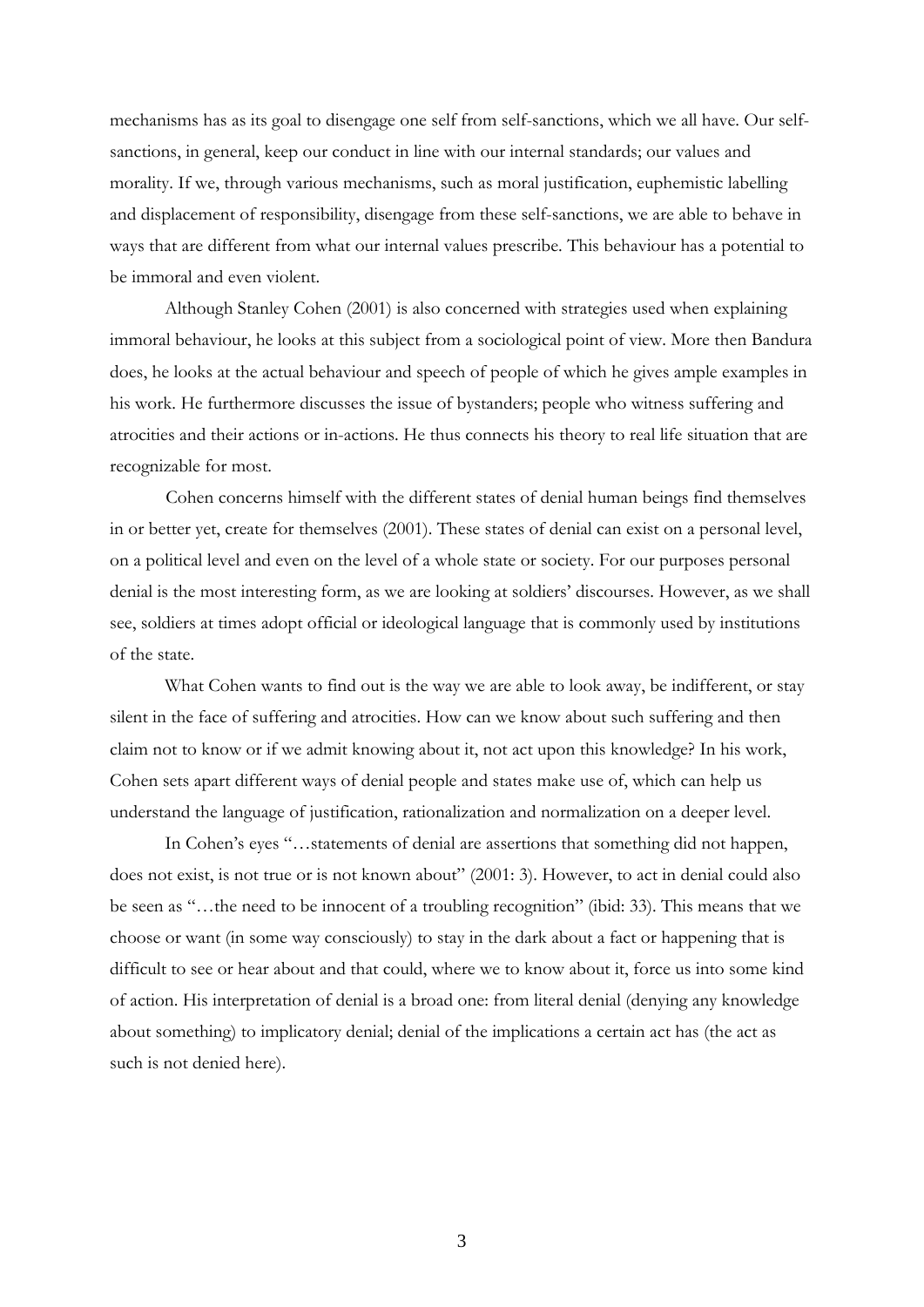#### Perpetrators' accounts

Speech acts of offenders can be seen and analyzed as accounts. Within these speech acts, the offender or bystander gives accountability for the actions perpetrated or witnessed. This then becomes, Cohen asserts, a form of moral accounting (2001: 59).

 These accounts are products of the social environment in which they are formed. This means that they are not private and particular, but part of a shared discourse. In different social settings, different accounts of the same events can be given, which points at their deep social character.

 As I am dealing with soldiers' explanations about their behaviour and motivations for it, the realization that their accounts are social and influenced by their surroundings is very important. Because accounts are "…embedded in popular culture, banal language codes and state-encouraged legitimations" (ibid: 76), keeping the background of the Israeli soldiers in mind is imperative.

 Cohen divides accounts in two categories: justifications and excuses. Users of the first category of accounts admit an act was committed, but refuse to see it as wrong. Such accounts are often ideological, aggressive and unapologetic (2001: 59). Excuses try to neutralize and normalize the acts committed, they admit the wrongness of an act but add they 'had to do it' or 'didn't have a choice' (ibid.). As we shall see here, both categories will be found in the discourse of Israeli soldiers serving within the OPT.

#### Soldiers' talk

Seu argues that the (psychological) explanations given by people and the discourse they use around the confrontation with suffering of others can be seen as constructions of accounts and justifications (2003). The 'talk' of people should be seen as a form of social action and as such, explanations given by people are very important when trying to understand human behaviour. The fact that Seu takes theories from critical discursive psychology as her framework is of interest because critical psychologists "…are much more interested in the way people construct and reconstruct the world and their subjectivity in everyday talk" (2003: 190), an approach I would like to use here.

 Seu's ideas about how to look at people's daily explanations and her use of psychological theories are important when looking at the discourse of Israeli soldiers in the field. The 'talk' of the soldiers should indeed be seen as a site for constructing accounts and hence the importance of investigating the way they talk, explain and justify their actions and behaviour. Looking at the way discourse is constructed and not only at the message of the speaker is what is important here.

4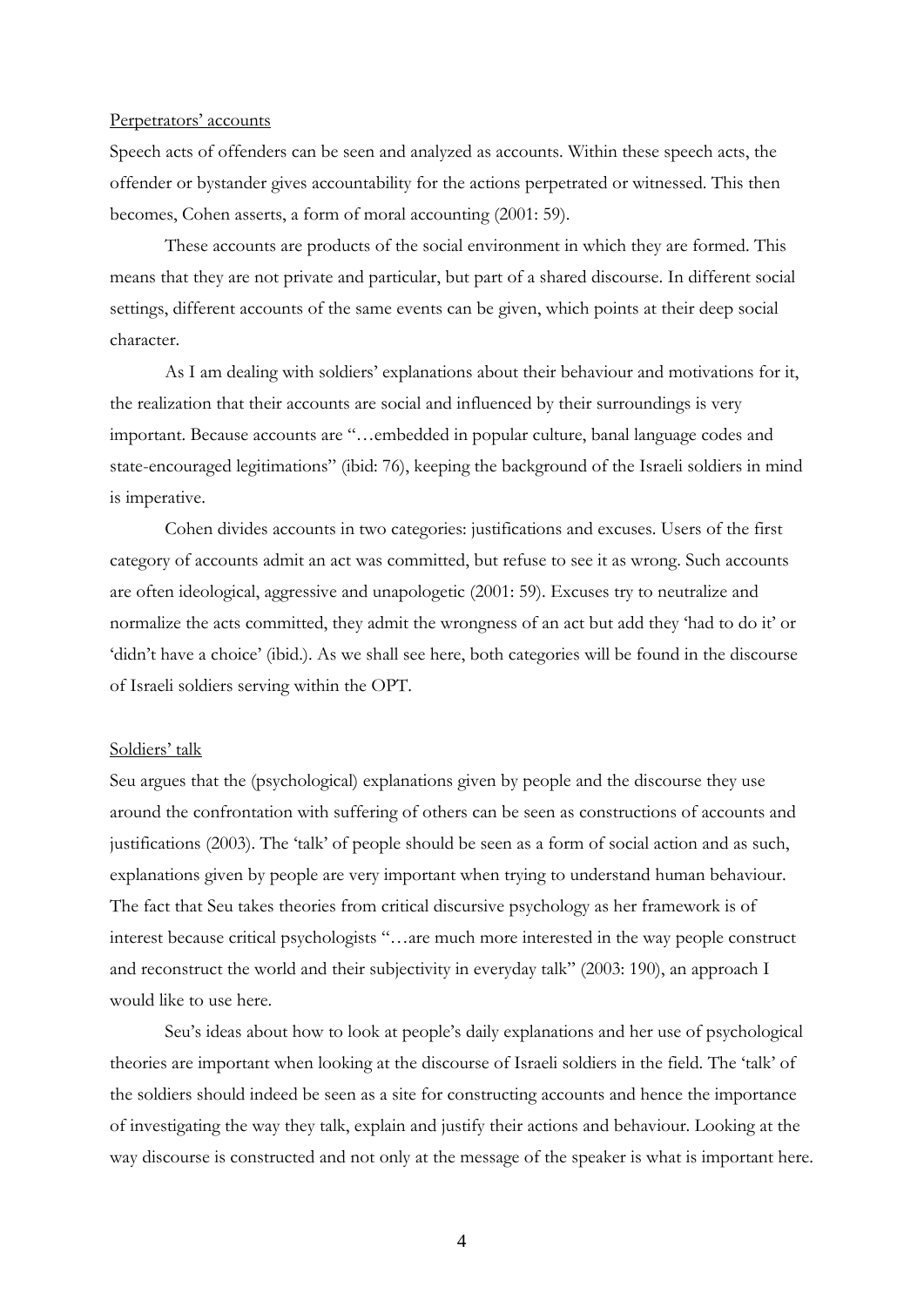Moreover, it is important to pay attention to the agentic role a soldier gives himself within the account of his experiences. As we shall see shortly, many Israeli soldiers do not use the 'I' form but the passive 'you' when they are talking about their own personal experiences.<sup>[3](#page-4-0)</sup> For instance, a soldier will say 'and then you go into that house' instead of 'and then I went into that house'. The use of a passive agent is important in the way it creates distance between the actual action and the agent himself. Bandura even warns for the use of the 'agentless passive voice' (2002: 105) within which acts are carried out by nameless forces such as when 'The truck drove into the crowd'. The driver of the truck remains absent and thus innocent here.

## **Minimization of moral agency**

As mentioned before, from initial conversations with soldiers a sense of 'accepting passivity' or a lack of agency was noticed when they spoke about their presence and activities in the OPT. They took this situation as a given and no questions were asked relating to reasons or explanations concerning the often unclear situations they found themselves in. Even when the suffering and hardship of Palestinians they witnessed was recognized as such, they did not come into any kind of action. This passive stance could be called a minimization of their agentive role (Bandura 2002: 106), and is the first strategy I would like to discuss. It means that distance is taken from the suffering that is witnessed and responsibility is evaded or displaced (ibid.). The themes related to such a stance are: inaction, apathy, indifference and feelings of helplessness that feature in the discourse of the soldiers. Besides being insensitive or indifferent to the suffering of others, a lack of agency could also mean *a sense* of inability to do anything while acknowledging pain of others.

### '*Ma la'asot*' (What can you do?) or '*Ein ma la'asot*' (There is nothing you can do)

*"In the [Gaza] strip it's also intensive (Q: What did you do?) [Worked on D9, bulldozer] we were in the area of Netzarim, at the entrance of Netzarim. There was shootings and explosives on buses; 200 m from the road they cleared everything. Houses, groves, everything. Except for one mosque, they didn't touch it. It was like a flat plate. So we took down houses and olive trees. (Q: How did you feel?) You know for an Arab what is important is first of all his olive trees. After that come his wife and the house. Its not nice, I started to work with gardening[4](#page-4-1) , so its not nice, but we had to do it,* **what can you do***. It would happen anyway. (Q: Did you meet with the civilians who owned the lands?) Yes for sure, there were families hanging in the trees. Children in the trees, they wouldn't come down. Then infantry soldiers would come and shoot teargas at them, they would get them out of there and then* 

<span id="page-4-1"></span><span id="page-4-0"></span><sup>3</sup> With thanks to Avichay Sharon of *Breaking the Silence* who pointed this out to me. 4 This soldier explained in this interview how he took up gardening as a hobby, which, he claimed, made him understand the connection of the Palestinians to their groves and trees more deeply.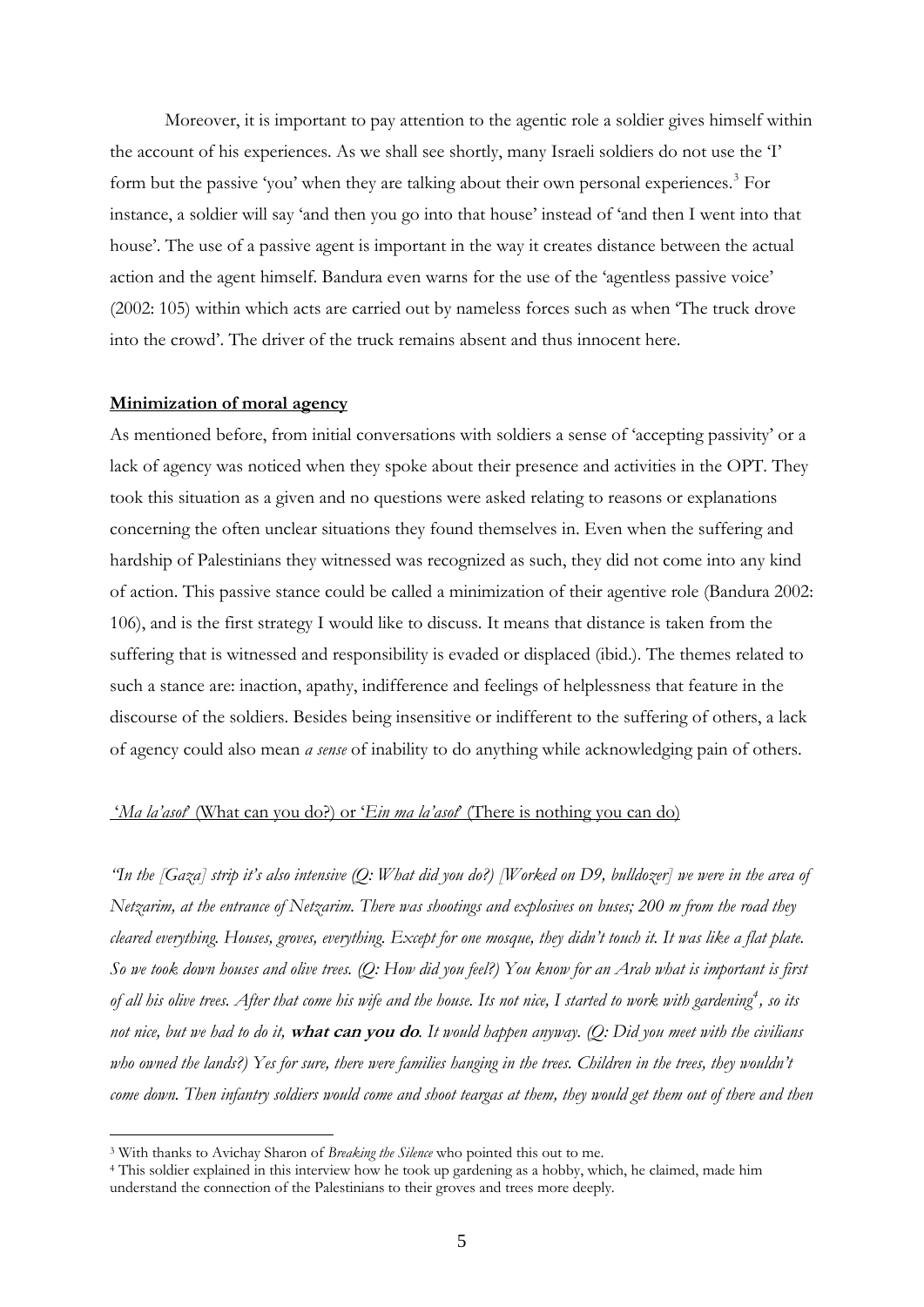*you take down the trees. Or also in buildings, you give the house a blow with the tractor, you shake the house, they come outside and then you destroy the house."(emphasis added)* 

In the language Israeli soldiers use, '*Ein ma la'asot*' or '*Ma la'asot*' ('There is nothing you can do/ What can you do?') is a frequently recurring theme, which soldiers use when confronted with situations they see as problematic or painful, such as the suffering of Palestinian civilians whose house they invade or whose groves they destroy, as seen in the quote above. Often such phrases are added after a description of an operation within which civilians were involved. The soldier then typically tells about the operation he participated in, in an unemotional manner, adds information about the civilians that were present, for example a family in a house that was entered at night for a search, and finishes with the sentence 'There is nothing you can do' or 'What can you do'. In such accounts where activities are carried out in groups, the division of tasks diffuses responsibility. Attention is given by the speaker to the factual details of the operation and not so much to its meaning and actual consequences (Bandura 2002: 107).

When we thus look more closely at the moral strategy that is used here, we can firstly see that the soldier acknowledges the suffering of the others, or their discomfort. Then, however, he goes on to state that this is out of his hands; the work has to be done and as such it is morally justified (Bandura 2002). That there is some suffering involved seems unavoidable. As the soldier is quoted saying in the above quote: 'It would happen anyway'. This strategy is a typical example of what Cohen calls implicatory denial. As mentioned before, within this type of denial the general interpretation of an act is acknowledged, but responsibility for it is not taken. Its moral implications are interpreted as unimportant, untrue or exaggerated.

In the following example, a soldier tells about his experiences at checkpoints in the OPT. From this quotation we can conclude he feels strongly that checkpoints exist for a good reason, even though the work linked to them was not always easy:

*"There, you really feel you have to be there. You check trucks and cars and what can you do, they are all potentials[5](#page-5-0) . So we check the car, we don't turn everything up side down, check it like we supposed to, I really don't remember something happened in instances like that. It's not like you take this guy into an alley and beat him up. You don't do things like that, there is always a reason…you do what you have to and let the guy go. In Bethlehem and Hebron, sometimes there were sudden checkpoints that we put up and we had to stop people, also in the entrance to Jerusalem. There was a taxi that passed and there was a woman that had a miscarriage and they took* 

<span id="page-5-0"></span><sup>5</sup> By potentials this soldier means possible terrorists, the passersby could all potentially be suicide bombers or they could be aiding a terrorist attack.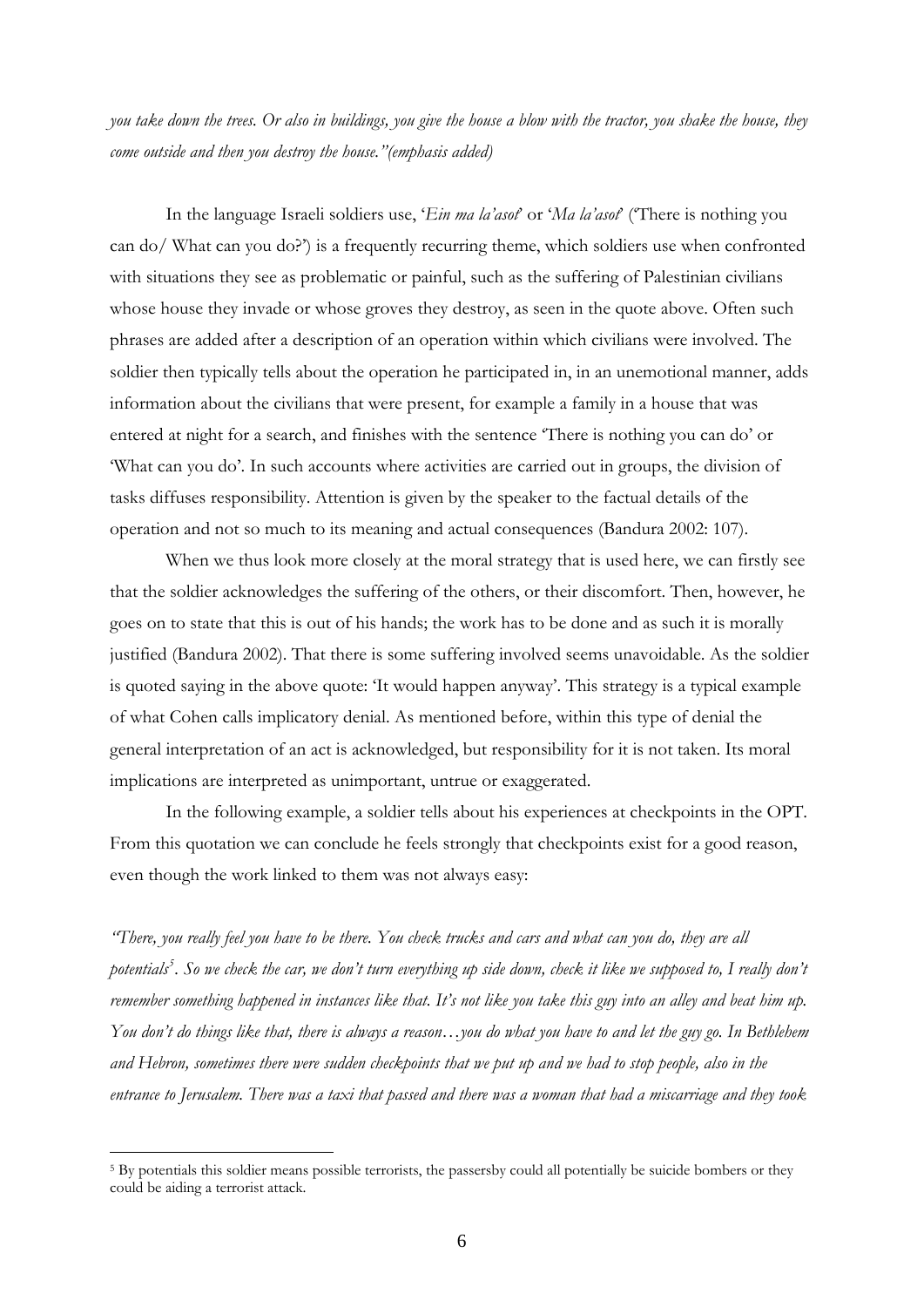*the foetus with them to burry in the village, and one of my friends had to check the box. These are instances that there is nothing you can do."*

 He emphasizes that he and his comrades were never brutal 'for no reason'; if they were forceful it meant they had a reason to be. He senses the difficulty of the situation when a soldier has to stop a woman at the checkpoint with her lifeless child and check her. However, it is clear from his words that he feels the inspections that these Palestinians are subjected to are justified, difficult as they may be for the Palestinians but also for the soldiers. Again we come upon a form of moral disengagement as Bandura calls it, in the form of moral justification within which the role of the perpetrator in the harm caused is minimized and "…pernicious conduct is made personally and socially acceptable" (2002: 103).

When the soldier in the following example relates about working in a so-called 'straw widow<sup>5[6](#page-6-0)</sup>, he describes the situation as difficult for the soldiers from a few different perspectives. But, he adds, '…the situation made it necessary', in other words; there was nothing else he and his comrades could do, the situation they were in made it impossible for them to act otherwise:

*"It was hard, it wasn't easy, from a mental perspective, from a physical perspective, and also if you sleep in a house with all your things on you, you don't sleep well. You spend a few hours there and then you go back into the field, that's hard. But the situation made it necessary it was like, there is nothing you can do (ein ma la'asot), this is the necessity, the situation, we need it. It's either us or them at the moment. It's the black and white, either us or them, there aren't a lot of options."* 

 Using sentences as 'There is nothing you can do' or 'What can I do?' seem to indicate the feeling of soldiers that the situation is out of their hands; they cannot change it in any way. This feeling can of course indicate a real lack of power to change a certain situation, but it can also be imagined or evoked by the soldiers in an effort to distance themselves from any responsibility. In the perception of the soldiers, the situation is acknowledged and the suffering or hardship involved is not denied. However, the situation comes from a necessity (such as security considerations) and as such their actions within it are perceived as justified. The theme of self defence is also used here: 'It's either them or us', which enhances the feeling of the soldiers that

<span id="page-6-0"></span><sup>6</sup> This term for a house that is abandoned by its inhabitants and used by the military for strategic reasons presumably comes from the term grass widow: "The grass widow is a wife whose husband is away often or for a prolonged period. The origin of this expression comes from the unmarried mother of the 16th century. A child created out of wedlock was assumed to have resulted from a couple's adventures on a bed of grass and not the proper marital bed, hence, grass widow. This can be compared with the German *strohwitwe* or straw widow." From <http://www.tribuneindia.com/2004/20040417/windows/roots.htm>as accessed on 17-12-2007.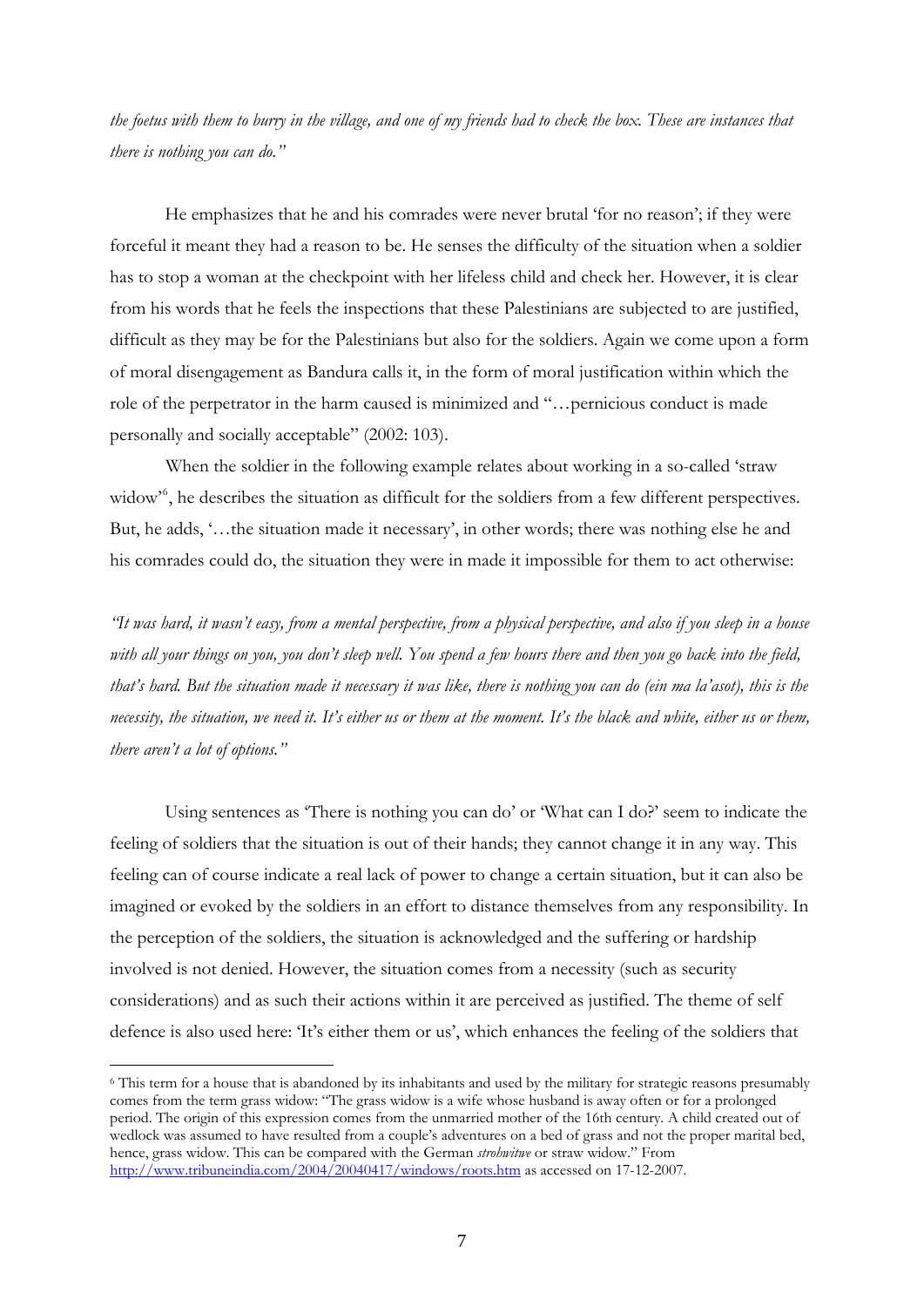they have no other choice than to act as they do. It is very clear that the soldiers take no responsibility whatsoever for their actions or the situations they find themselves in. Again a case of implicatory denial (Cohen 2001) is at play here; the suffering and activities causing it are acknowledged, however, responsibility is not taken. A clear lack of agency from the soldiers is present.

 In both quotations it also becomes clear that while acknowledging the suffering or the difficult situation the Palestinians are in, the real difficulty the soldiers speak of is the difficulty of themselves as witnesses or as reluctant inflictors of this suffering. Here part of the blame for having to perpetrate harmful activities is, surprisingly enough, placed with the victims. Because of their presence as a generalized entity, as Palestinians, as 'the other', the soldiers have to do what they do (Bandura 2002: 110).

#### 'Lo na'im' (Not nice)

Often to a phrase like 'There is nothing you can do', the expression '*Lo na'im*' or 'It's not nice' is added. This expression is used as in 'It's not nice, but there is nothing you can do'. The theme of '*Lo na'im*' shows an acknowledgement of the soldier for the suffering or hardship he has caused or witnessed. However, followed by '*Ein ma la'asot*' (What can you do) this acknowledgment stands on its own and the soldier using the expression takes no responsibility for the situation. Furthermore, we cannot confuse this with a sign of guilt or remorse. It is more a statement of acknowledgment and a subsequent acceptance of the situation as it is.

The concept of '*Lo na'im*' also conveys a reluctance of soldiers to do the work they have to do. They are not proud of their work, which can be labelled as 'dirty work' (Hughes 1958), work that society and often the workers themselves identify as being less worthy than other work, because it literally involves dirt or because of its moral taint.

However, the hardship or suffering witnessed or caused seems merely a necessary evil in this dirty work the soldiers have to carry out. In the following quote a soldier from a naval commando unit expresses his opinion on the humaneness of the IDF. He acknowledges that the operations carried out by the Israeli military are hard for the Palestinian population (or 'not nice' as he phrases it), but all in all he wants to make clear that the Israeli military is a very humane military, too humane even, a clear case of implicatory denial (Cohen 2001):

*"We, I don't know about other units, we are humane, and even too humane. We treat them…I believe the whole military works like that. And no one comes and shoots at children, and not at women and old people and also men that…like you don't like a guy and you shoot his foot to shut him up. There is no such thing. Women and*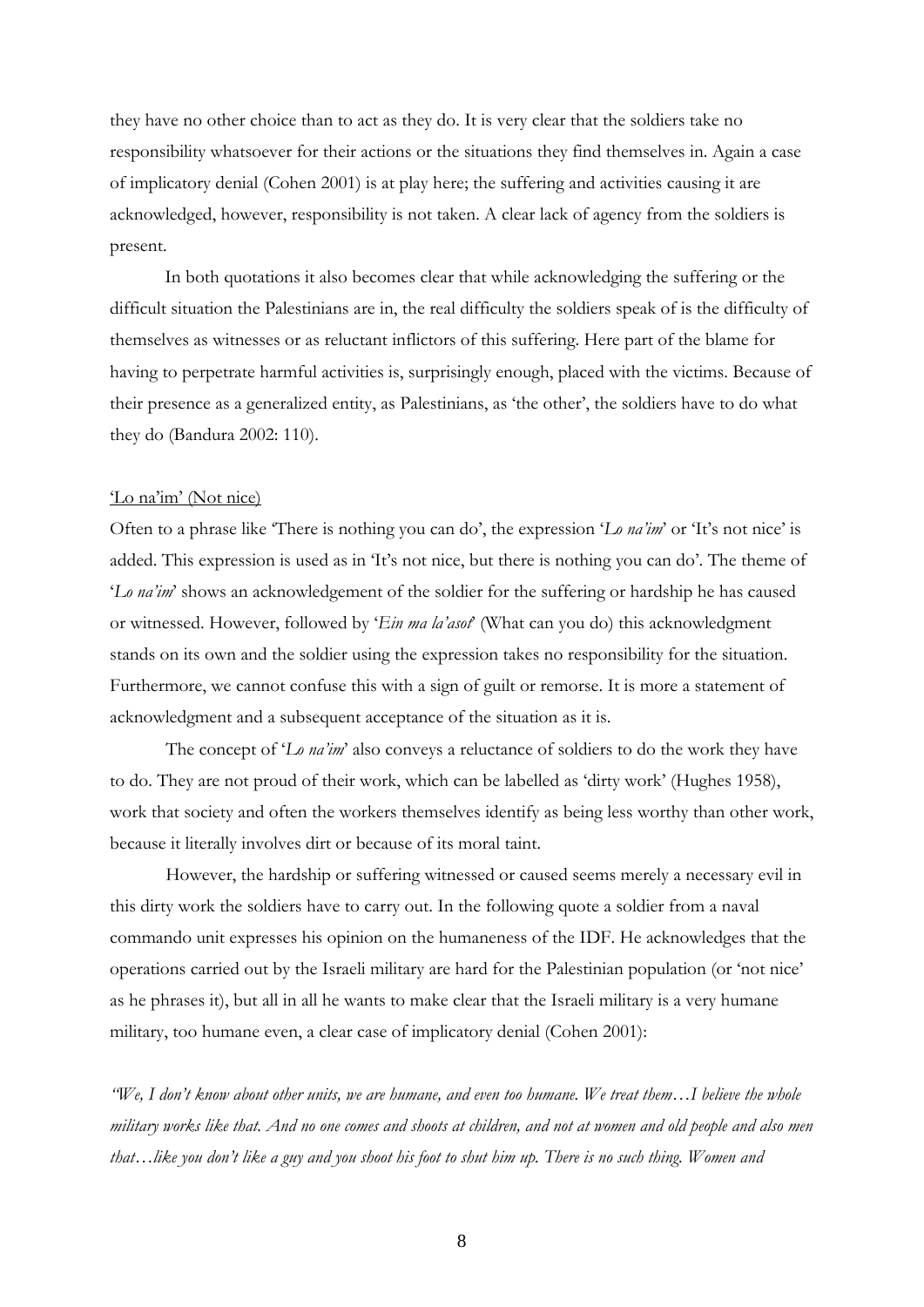*children, we even don't bind their hands or eyes. To the old people we give a chair, so they can sit outside. Of course it's not a nice thing, imagine someone coming to your house and saying go outside and they search your house. I understand the population that doesn't like it (lo na'im la), and of course they don't understand me that I don't want a terrorist to blow himself up in my house tomorrow or in Tel Aviv. But that is the 'best of two evils' I have to do it. So we tell them to get out outside, we tell them to take their shirt up, to lower their pants, not like in a humiliating way, but because there were instances of suicide bombers. And also women and also like you saw on television probably, a child of 15 with explosives. We also don't tell them to take their underwear off or anything, only the pants. Even though I have heard they have made underwear with explosives…So on one side it's not nice (lo jafe) and I think we are humane anyway, we could also say 'take down your pants and underwear' and also to women and humiliate them completely. But we don't do such a thing."* 

Apparent from this example is a feeling that 'It could be worse', in the sense that the soldiers acknowledge the fact that their actions are harmful to others but not nearly as harmful as others' actions. This strategy Bandura calls advantageous comparison where the way "…behaviour is viewed is coloured by what it is compared against" (2002: 105). When you contrast your actions with other, much more severe actions, your actions won't look as bad.

## Indifference

<u>.</u>

Up until now, almost all examples given showed soldiers who in some way or another were troubled by the suffering they witnessed, even if they legitimized it. However, what we can also find are soldiers who are indifferent to any hardship or distress of the Palestinian population. In the following example from a testimony collected by *Breaking the Silence[7](#page-8-0)* , a soldier explains how his service in Hebron was marked by orders, which he would execute without questions:

*"I admit that Hebron is not divisible into periods, for me, it's like one long line. As far as I was concerned, I wasn't sensitive enough to it at the time, to when curfews were imposed, when curfews were lifted. It only affected me when I would go on guard duty. All I knew was that before going on guard duty… I'd ask: is there a curfew? Is there no curfew? There's a curfew? Cool, I'll enforce it. No curfew? Cool, be on your way. Most of the time there was a curfew."* 

This indifference does not mean the soldier was not sensitive in any way to the situation of the Palestinians who were affected by the curfews he mentioned, but he chose not to be

<span id="page-8-0"></span><sup>7</sup> Breaking the Silence is an organization by former combatants from the Israeli Defence Forces who collect testimonies from soldiers in order to bring more awareness about the situation in the OPT and the soldiers' experiences there.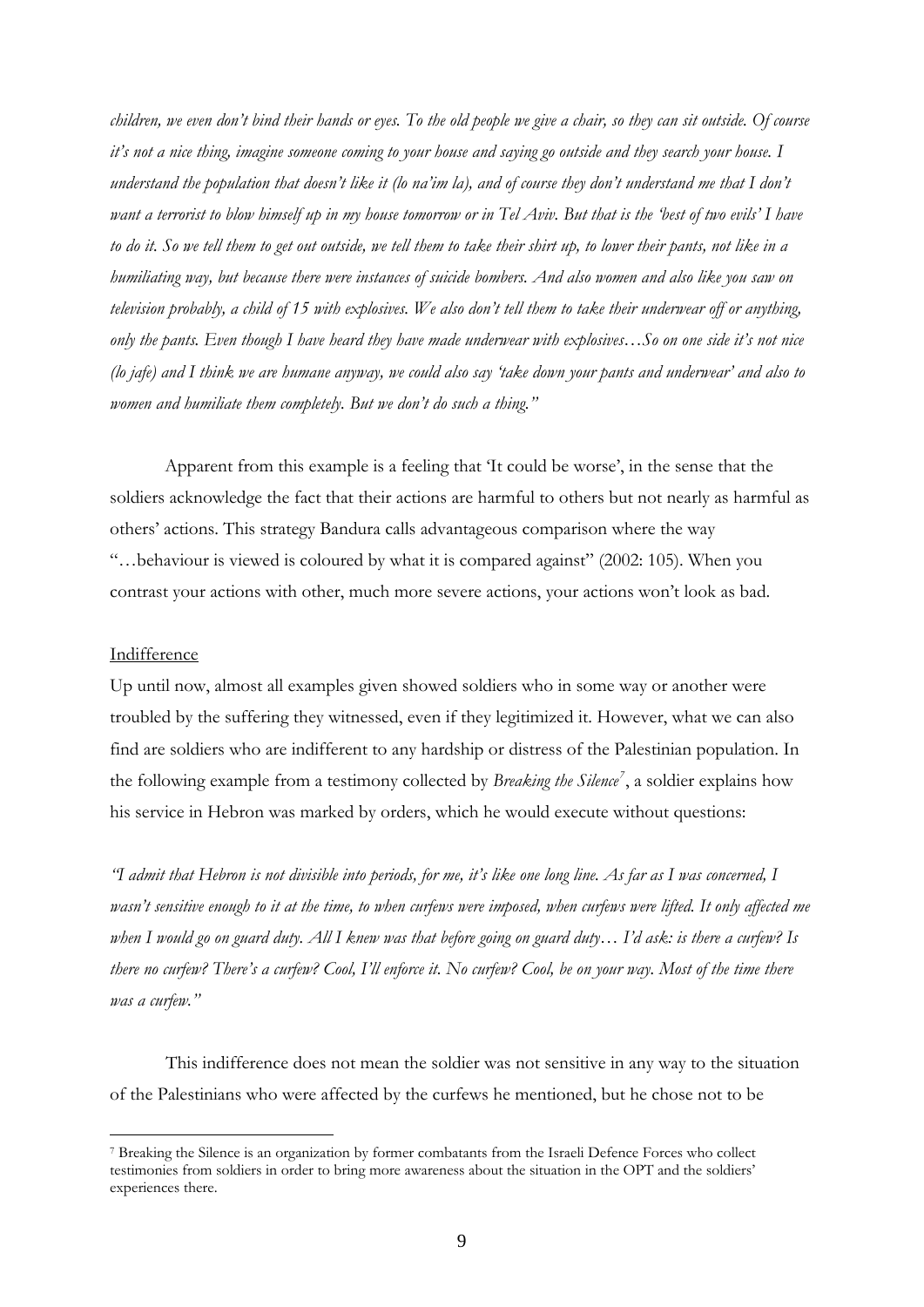concerned with it and to just literally follow the rules. Here we see a form of numbing of the senses that results in sheer detachment and indifference.

Cohen adds another description to the notion of indifference; also when one does not fully realize the immorality of his or her actions, this falls under indifference. The acts someone performs are then neutralized and normalized because everyone is doing it, without having any other (ideological) motives (2001: 100).

On a different level, a sense of indifference can also come from a bigger entity than one soldier or a unit. As Cohen shows us, when a whole society uses collective denial and activities are thus performed within a moral vacuum, there is no possibility to see one's actions are morally wrong (2001: 10-11). In the case of the Israeli military this is an important point, as many activities of the soldiers are legitimized under the cover of 'security'. By a (self chosen) lack of deep knowledge of the situation they are, furthermore, often approved by the Israeli public. Israeli soldiers then find themselves in a situation within which, because of normalization, they cannot or only very difficultly make out if their actions are morally wrong or not.

The strategies covered by the theme of the minimization of moral agency such as implicatory denial, moral justification, advantageous comparison and displacement of responsibility are thus on one side characterized by acknowledgement of the difficulties Palestinian civilians go through on a daily basis as a result of the Israeli occupation of the OPT and the operations of the IDF. On the other side there is a deep passive acceptance of the situation as it is, no responsibility is taken, and no change is pursued. This acceptance, combined with a feeling of inability to change the situation can be based on the positioning of the soldiers within a hierarchical situation with not much room to manoeuvre. However, it is also used by soldiers to divert responsibility away from them. For when you are in a situation you are unable to change, as they argue they are, even if you would want to, you can hardly be taken as responsible for it. Furthermore, the perception of the soldiers and often the whole society of their activities as legitimate and necessary for the greater good (security of the state) also contributes to the diversion of responsibility elsewhere.

#### **Professionalism (miktsoayut)**

*"(Q: Would there be talk about political ideas among the soldiers?) not so much, more also, there are different opinions, that's obvious, but the moment the operation starts everyone forgets everything, everyone knows that you have to do exactly what is needed, you don't take it into the operations, you try not to deal with it, you know that you will do what you need to do. Also if it goes against your opinions."*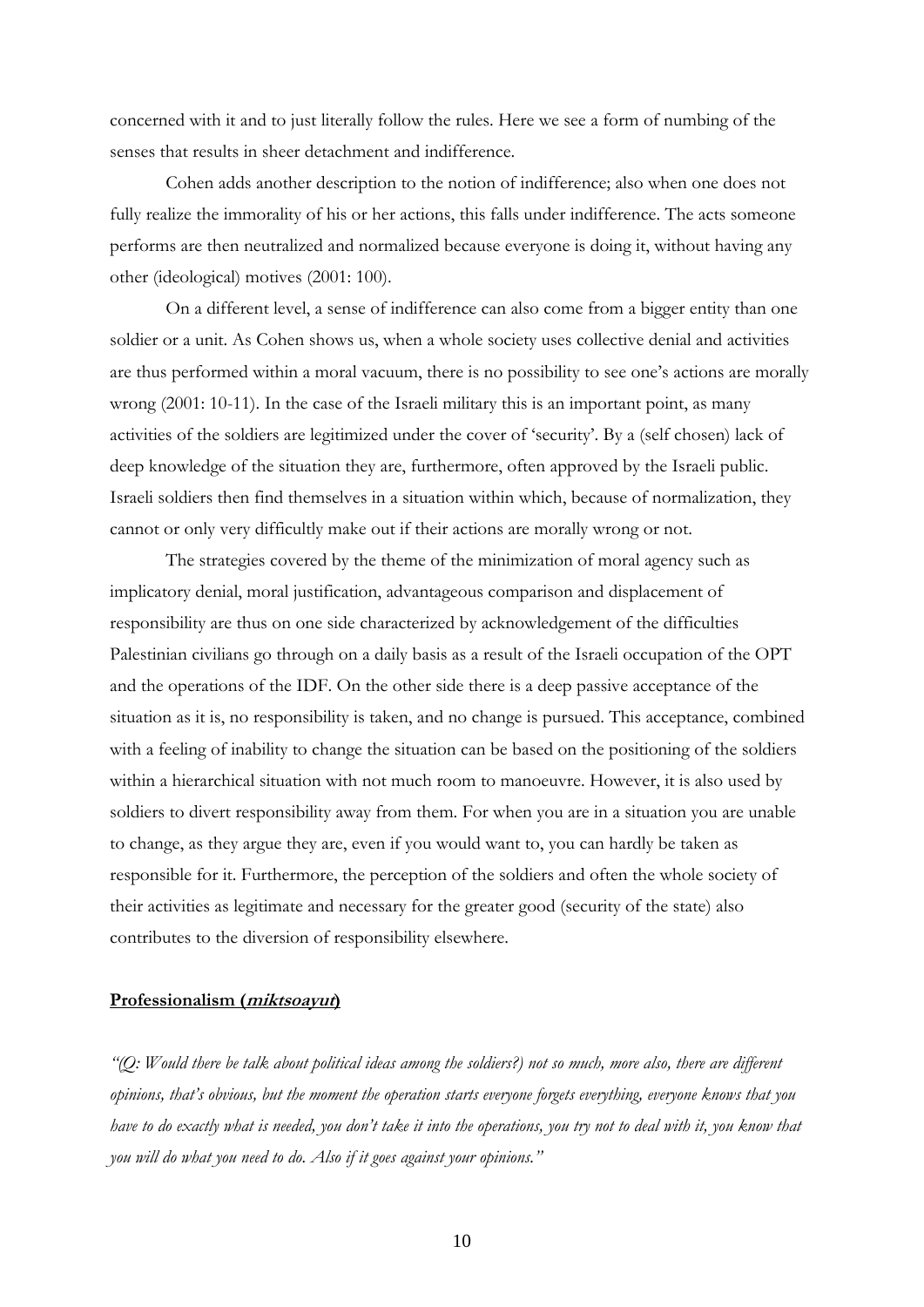The second discursive strategy I will discuss is the discourse of professionalism, which soldiers often use. Within the theme of professionalism, many sub-themes used by them to explain their behaviour or make sense of it can be grouped. Besides using the actual term of professionalism '*miktsoayut*', soldiers use many related terms while explaining their actions and decision-making in the field. I will make a distinction between two different levels in soldiers' discourse within which the overarching theme of professionalism is used. The first one is the 'bottom-up' approach a soldier uses when telling and explaining in his own words about his direct behaviour and surroundings. The second level entails a more strategic discourse, used by soldiers, but more often by their commanders, within which more general and strategic considerations are made.

## Bottom up: soldiers' talk

The type of speech that is referred to here, could also be called a layman's perception on the activities soldiers perform in the OPT. Furnham defines this term that he developed within several contexts, such as psychology, medicine, and economics, as "...implicit, informal, 'nonscientific' explanations" of "...certain behavioural phenomena" (1988: 1).

## *It's a job/Doing it right/Doing a good job*

In the discourse of soldiers, their perception of their activities as 'a job' is striking. It first of all tells us a lot about the status they give their work and second of all it naturalizes their military activities. The activities of the soldiers become ordinary performances without extra ordinary meanings. Furthermore, perceiving military work as just a job can point to the use of a discourse of professionalism as a legitimizing factor. Within this frame of mind then, the work the soldier performs is a job he has to do without having a real say in the matter. To use Cohen's work again, such a strategy could be called a form of interpretative denial, where facts are acknowledged but their meaning is neutralized, a strategy also seen before under the notion of indifference.

In addition, a clear displacement of responsibility is at play, as the job is usually done to answer an order given by someone else, someone who then should take responsibility for its consequences. To illustrate the use of the idea of 'It's a job' I will give a few examples of its use:

*"I'm a person who wants to be professional, I'm not there to make peace, I'm there to do my job. So if someone wants to pass the checkpoint and he's not supposed to pass there and he has 3 boxes of cigarettes, I could professionally say I won't check all the boxes one by one. But I want to make a statement, so I let this guy sit for*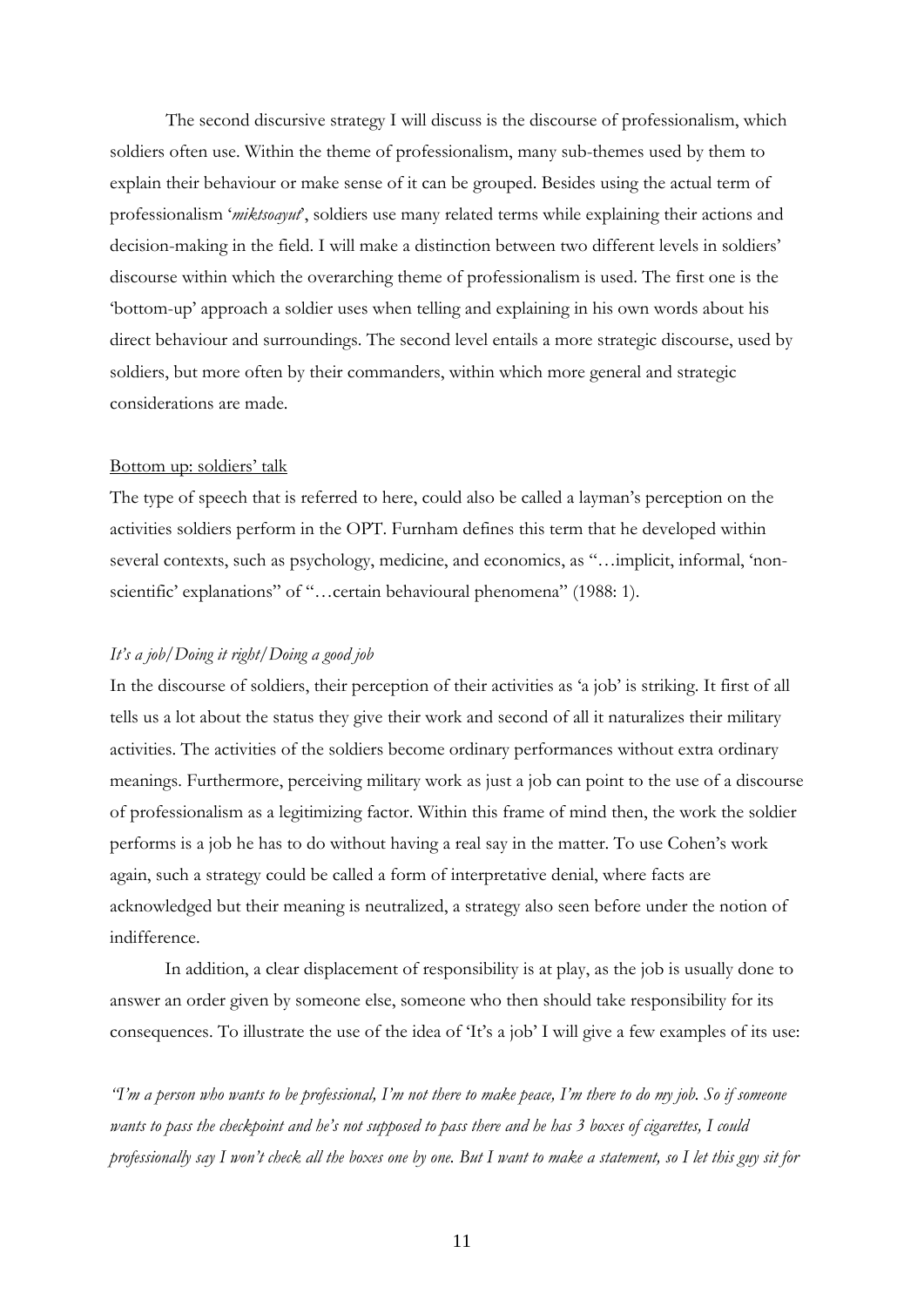*an hour and a half and I check every box, because explosives can be found in anything and show him I'm not playing games. We check everything and that through this checkpoint no terrorist will go through, here there will be no mistakes. They can go through another section but here it won't happen. So people come with vegetables and we search all the coconuts and through all the lettuce, to make sure a tomato is a tomato."*

 This soldier explicitly uses the term 'professional' in this example. As a commander in the artillery, he sees himself as such and speaks in terms of 'doing his job' and 'not making peace', making clear he is there to carry out his mission as given to him by decision makers above him. He aimed to be a professional and this meant to aim at his mission; making sure that his checkpoint would deter terrorists from attempting to cross it, while simultaneously setting an example for his soldiers.

Another soldier tells how his commanders explained the situation in the territories during the beginning of the second *Intifada[8](#page-11-0)* :

*"This is the situation, this is what we have to do, and there is no political explanation. A platoon commander comes and does his job and the soldiers the same." (8)* 

 In short, the reasoning used by this soldier's supervisors was also that there is a job to do and that this is all you need to know. Their message was that the soldiers shouldn't look at the political side of what they are doing; they as soldiers should follow the orders, do their work and that's it. This clearly facilitates a distances between the soldier and the consequences his activities have. The situation is simplified for the soldiers and diminished to 'just perform the job', diffusing responsibility for the consequences and decision-making concerning this job to the upper echelons. It is another example of implicatory denial as defined by Cohen (2001).

Thus, when using phrases such as 'I'm just doing my job' or 'It's a job', Israeli soldiers use a professional discourse that in fact makes their military activities 'normal' jobs. This normalization, furthermore, gives them the opportunity to distance themselves from the activities they carry out. When one is 'just doing his job', the performer does not take responsibility for this job and the way it is carried out; people higher up gave him the orders and hence he is not the one to hold responsible or even obliged to explain his actions.

 Using such a professionalized discourse, as we shall see further on, makes military activities more detached and less personal. Responsibility for action and its consequences is displaced and its meanings are neutralized. A job has to be carried out and factors around it, such

<span id="page-11-0"></span><sup>8</sup> *Intifada* is the Arabic word for uprising, which is used for the Palestinian struggle against the Israeli occupation, the first that broke out in 1987 and the current one, which started in 2000.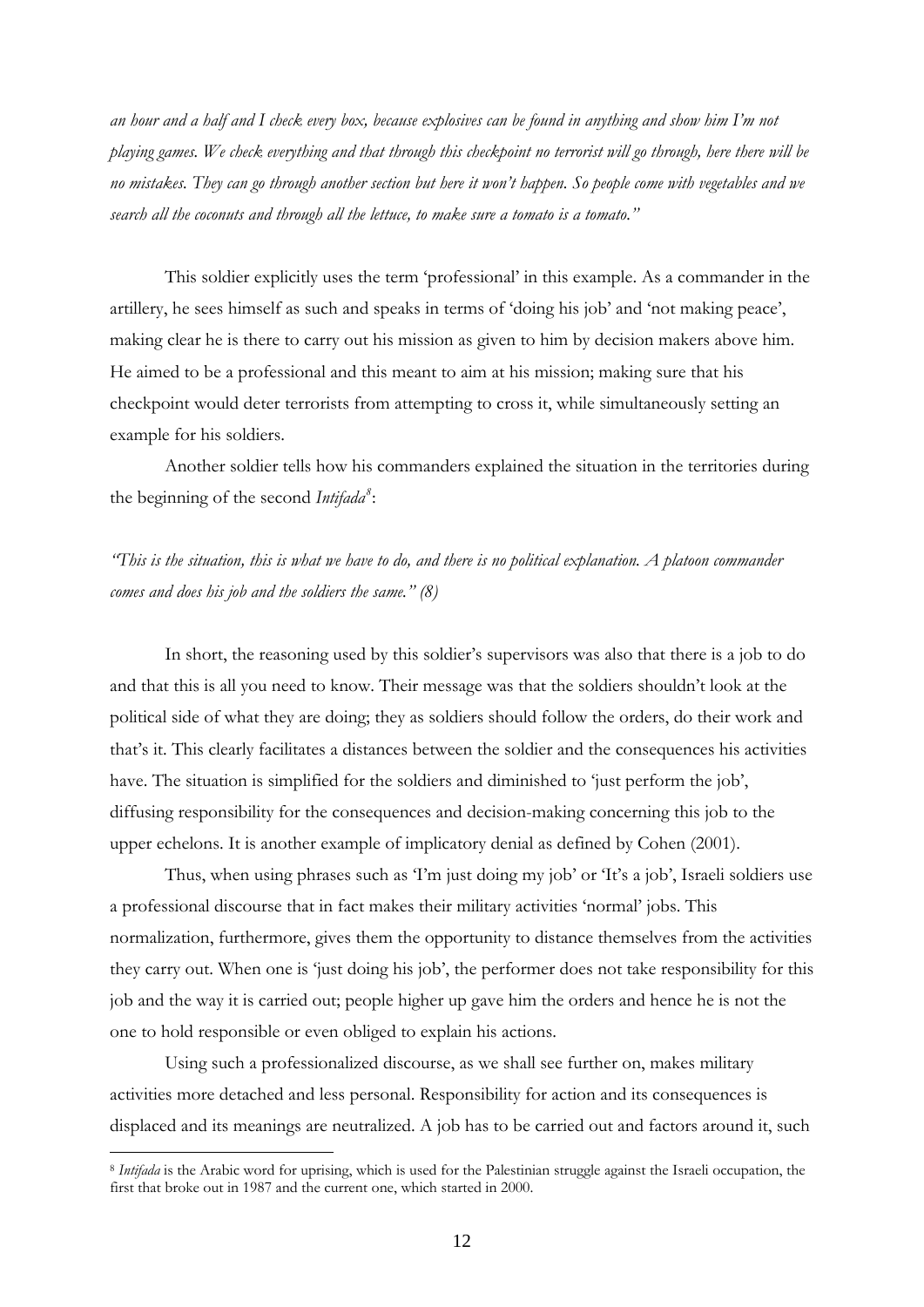as the suffering or hardship of people involved, for example a family that is woken up in the middle of the night or a truck driver who has to wait hours with his truck at a checkpoint, cannot be considered, they are at most a 'necessary evil'.

#### *Following orders*

Not surprisingly, in the interviews with soldiers an often-recurring theme is that of following orders. Soldiers everywhere, at all times in history have learned that one of the most important traits they should master is to be able to follow orders, preferably without asking too much questions. Again and again soldiers point to the fact that they were ordered to perform these tasks they characterize as 'a job' and can therefore not be expected to take responsibility.

Responsibility is very clearly displaced to different parties, mostly up to commanders or even the state. Important here is the location of agency, who does what and who takes responsibility for actions carried out? Trust is put on the commanders for giving the right orders to their soldiers as the latter don't see the situation from a 'system's point of view', a notion that will be discussed shortly, and thus have to rely on the knowledge of their superiors.

 Following orders then, is for many soldiers closely related to their lack of ability to deliberate on their activities and their very limited decision-making opportunities. This soldier from the engineering corps, illustrates this in short and simple terms:

*"You don't have so much freedom to choose what you do, you have orders and you do that, after maybe you think whether its good or not. It doesn't matter if you agree or not."* 

For the soldier in the next example it is also clear-cut: the job of a soldier is to trust his superiors and not to deliberate about operations.

*"We wanted to know, it wasn't like we really didn't know why we are doing this, we know what this guy did, and why we have to take him outside on this night, we didn't get too much inside it, … we knew that if they say we have to do it, it comes from above and probably they know what they are doing. It's not our task to say no, we won't do it."* 

 Following orders then is one of the aspects of the 'lay' but professional discourse Israeli soldiers use. We can conclude that doing their job as they are ordered, without hurting others or themselves is very central to the way these Israeli soldiers look at their activities. Seeing their work as a job and not more than that, a job that has to be done with no questions asked, makes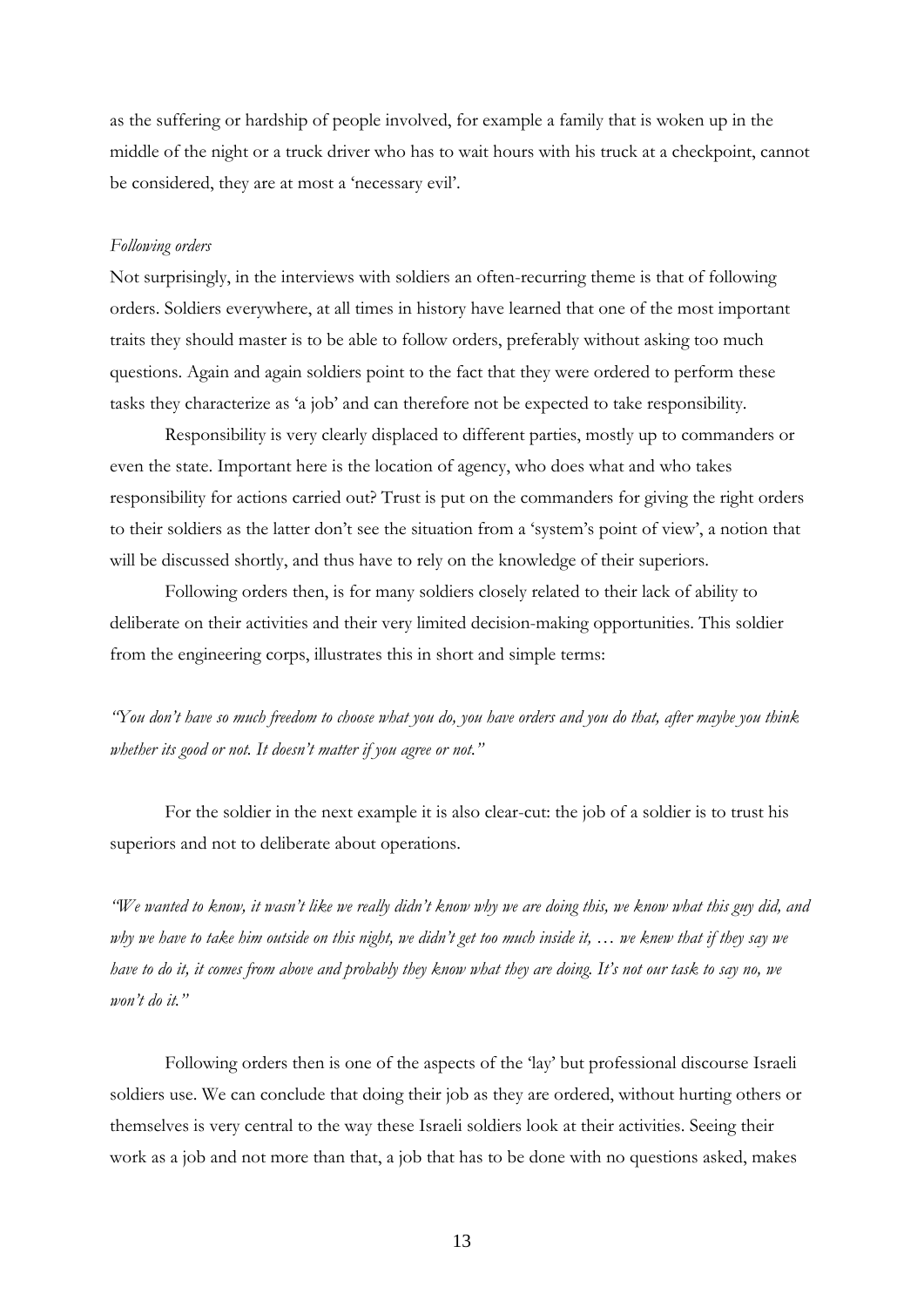their position regarding the implications of the work more distant. Such strategies then entail implicatory denial (Cohen 2001) and a great amount of displacement of responsibility (Bandura 2002).

## Strategic talk

After looking at professionalism from the layman's perspective soldiers have, it is time to look at a more strategic discourse that they use, but that is mostly used by their commanders. With this strategic discourse I would like to highlight a manner of speech that focuses on explaining, in military terms, why certain actions are carried out or why specific behaviour is conducted. Moral explanations and justifications are lifted from a more personal account to a strategic level.

## *A system's point of view*

The discourse discussed here is thus more system-like and is as such different from the 'lay' discourse. In this first example this becomes clear:

*"The fear we, as commanders, try to create is a fear of being caught. At this checkpoint we catch you, not at this checkpoint we hit, if you are suspect you will be checked, you will be caught if you are suspect. Not a fear of violence, or shouting. We want order at the checkpoint, because order is professionalism."* 

 Staying within the realm of professionalism, this commander explains here what soldiers themselves often called a 'system's point of view' or *mabat ma'arechti.* The main objective of his checkpoint is that terrorists should fear going through it because it is so thorough. Most important is the order that has to be maintained at the checkpoint, as this is crucial for working professionally. This point, however, can also be used as a moral justification for activities that may harm others. Soldiers or commanders use such a system's point of view to indicate they speak as part of the system.

In the next quotation, this point of view is clearly visible. A former company commander of an elite unit of the artillery explains a mission from a completely different view than a soldier would see it. He doesn't only look at one checkpoint to see how it functions, but includes the security of the whole section in his analysis of the situation. His point of view is then much broader than of normal soldiers and because of his function he believes more responsibility should be taken by him: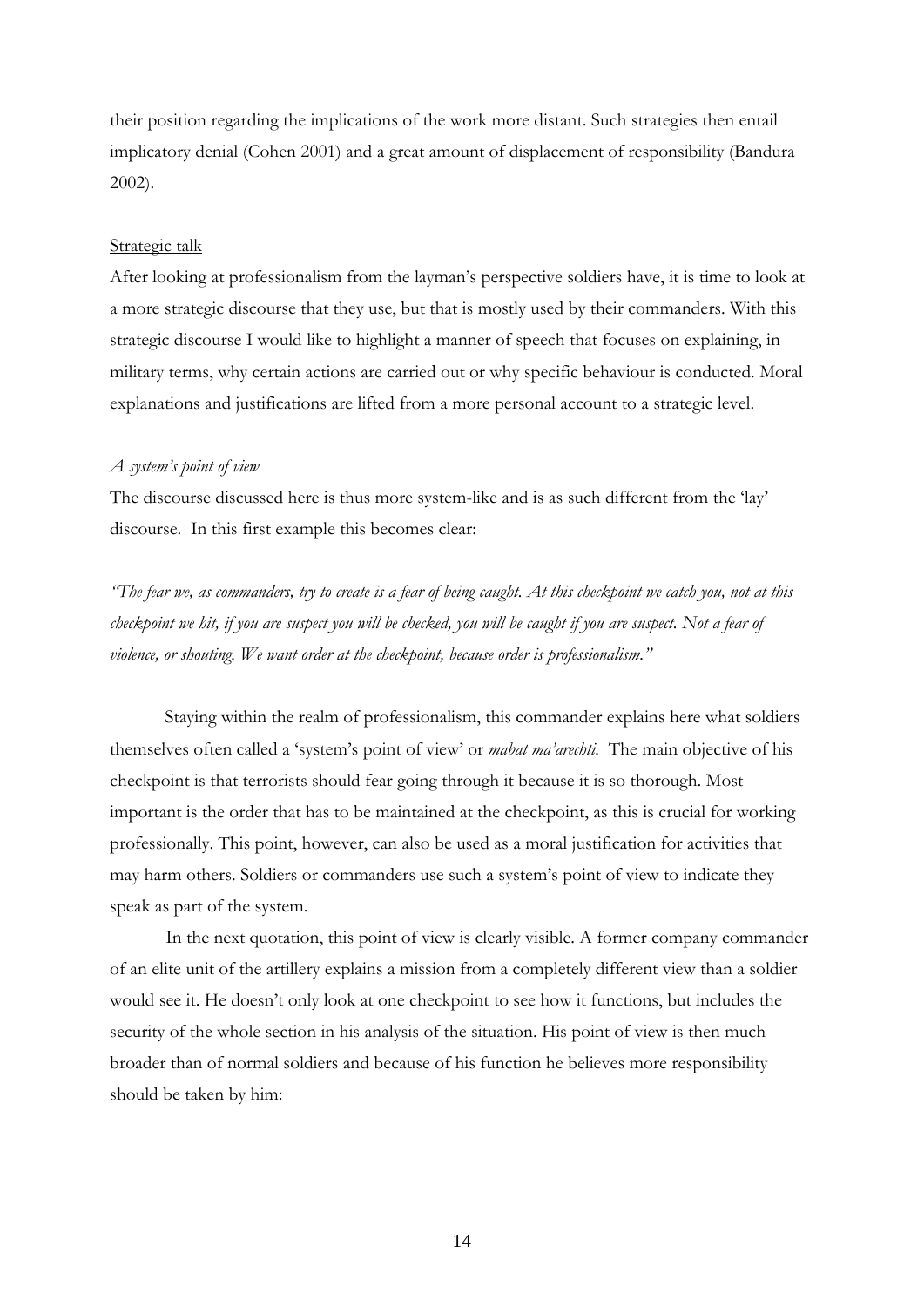*"The goal of your mission is not to stop the 3 cars you are supposed to stop, but it is to form a security force that checks, that reacts, that forms a broader aspect of security in the section let's call it that. An example: one day a commander came and asked what to do and did the opposite of what happened the day before. After I explained it to him, things started to look different. That's my task to explain how things should happen, what actually happens on the ground, for that you have your commanders. They understand the general spirit (ruah) of what really happens, how many cars go through, that's what the commanders are for."* 

 Many commanders combine the themes of toughness and professionalism with respectful treatment when teaching their soldiers how they should behave. Their main point here is that they expect their soldiers to work professionally, but to refrain from harming people's property without a good reason:

*"I would use the terms of takifut (assertiveness) and adivut (politeness), on the face of it two opposites, but very*  complete from my point of view. If there is a mission and we are going to fulfil it till the end also if it means that *this person has to wait here 4 hours at the checkpoint because they asks us to keep him, or if we need to check a car, we will get everything out of the car. The question is how you do it. You don't throw anything, you don't start messing in his stuff but you ask the person to take the stuff out of the car. Maybe it doesn't interest the person if you do it in a polite way, but it's more to keep our human dignity (tselem enosh)."* 

#### *Care for the soldiers*

One of the most important issues commanders have to take into account, according to their own explanations, is the safety of their soldiers. No matter what a certain operation entails, the safety and protection of the soldiers within the force takes precedence. There seems to be a moral hierarchy, first the soldiers should be safe, then the Palestinians. The moral strategy used is a moral justification, as actions are legitimized through the use of the 'safety of the soldiers' argument. In the following examples the normality of this strategy becomes clear:

*"There are rules about firing. That is the clearest thing in the IDF. If you are fired on, and you or your soldiers are at risk, you shoot. Or not even the soldiers that are your responsibility, it's your friend! It's very clear. If you think you see someone running to your friend with a knife, shoot at him."* 

The moral strategy of soldiers is here to take care of themselves first and in order to accomplish this, many actions are legitimized. In the next example the importance of the safety of the soldiers is expressed; if they are in danger you should not think twice and just shoot. The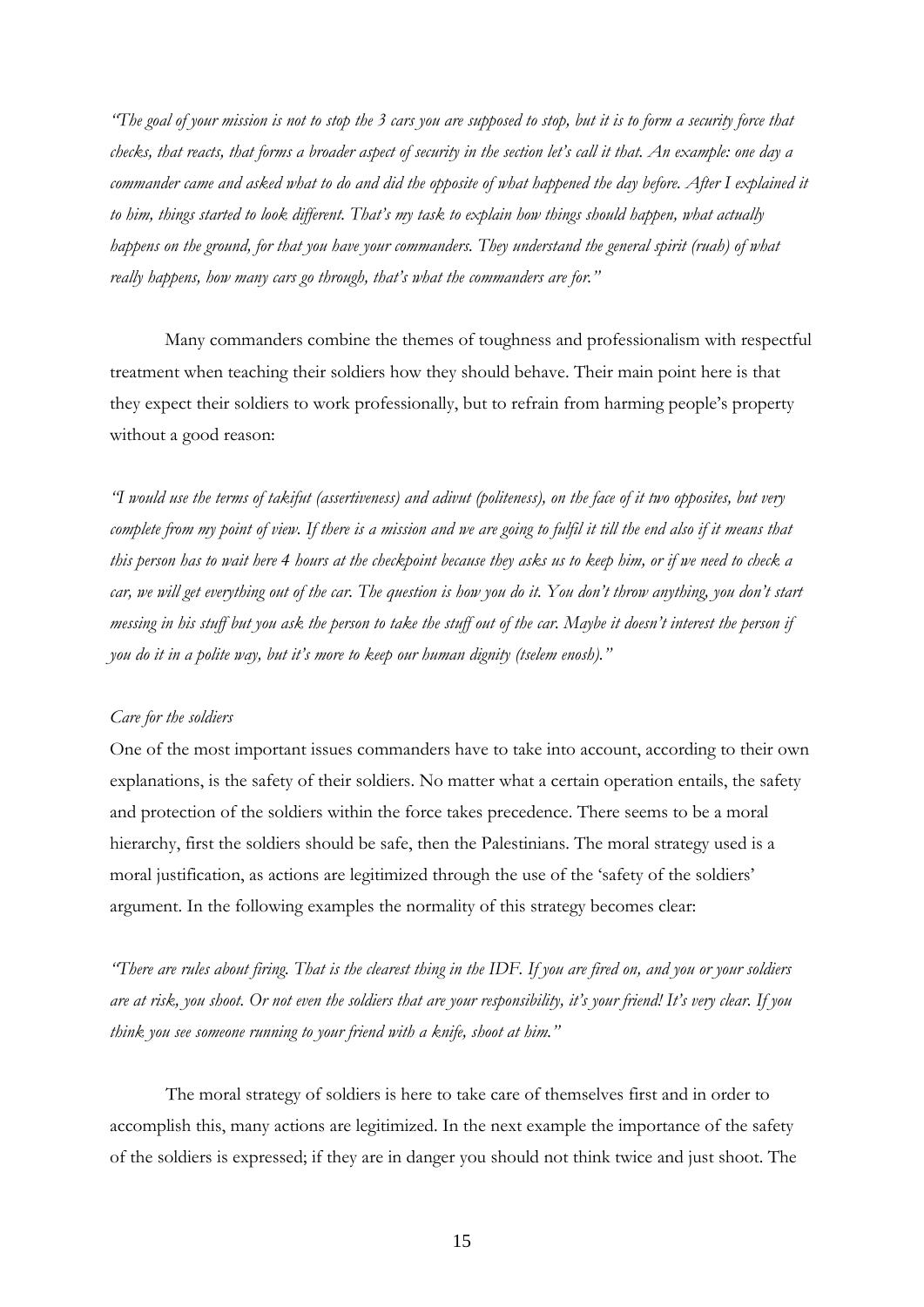safety of the soldiers and the accompanying notion of self-defence can thus even be used as a form of explaining and legitimizing potentially violent behaviour of soldiers:

*"The first time that soldiers saw me, let's say…take someone and push him on a couch and search him or even see me cock my weapon at someone; the first time they're in shock. I tried to explain to them all the time, don't be afraid to cock your weapon in someone's face. You don't have a choice. They are a bit afraid but every time when they are in check posts and a person would come for a discussion, immediately cock your weapon and you finish the story, if that doesn't happen then one person starts a discussion and after him another person, there is a situation, another one lets himself into the discussion, then it's a chaos, everything is to safe our lives."* 

This notion of taking care of one's own soldiers as a crucial aspect within the units' operations, shows us an interesting professional and moral discourse, which is directed inwards, towards the safety and well being of the soldiers themselves.

 To conclude this discussion of the professionalism theme Israeli soldiers and their commanders use, we can say that this discursive strategy gives them an opportunity to distance themselves from their activities that may harm other human beings. Acts are normalized as 'just a job', which has to be carried out without too much deliberation from the side of the soldiers. Even when harm or suffering that is inflicted is acknowledged, the fact that one is doing his job and tries to do it as good as possible, directs away any explicit responsibility. Activities that can harm others can furthermore be explained away and morally justified under the name of professionalism.

## **Ideology**

Within the third strategy to be discussed, I will group expressions of patriotism, nationalism and for example emotions of defending the state of Israel as ideological strategies. The cultural schemes that are invoked here to explain and justify behaviour by soldiers are principled by nature and hence, often involve a strong conviction on the side of the soldier.

#### Sense of mission

When giving accounts of their experiences, many soldiers and commanders described a feeling they called a sense of mission, or '*shlihkut*' that was especially evoked during bigger operations which they felt were important for the IDF and Israel as a whole. With this term, they highlighted a sense of connectedness to the nation, to the aims of the state and the military. They spoke about a feeling that their presence in the OPT had a real, important reason. In Bandura's terms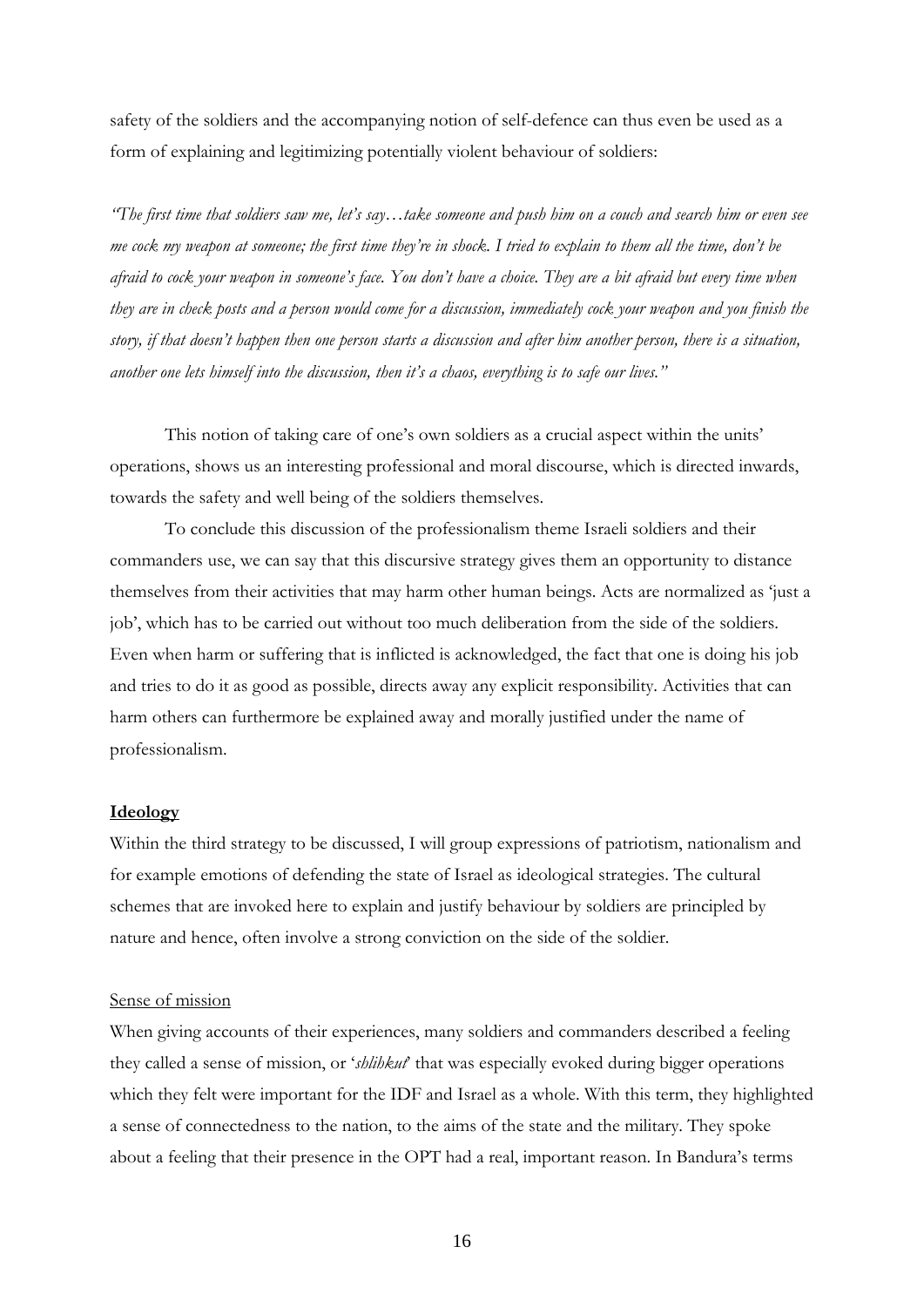this is a clear moral justification in which " …pernicious conduct is made personally and socially acceptable by portraying it as serving socially worthy or moral purposes" (2002: 103). This commander, who stayed in the IDF as a professional for several years after his mandatory conscription, says the following about this feeling:

*"That's the base for everything, I wouldn't have stayed in the military if…I don't feel I was in 'keva' (professional service) I just did a longer service. I'm living in a country were you have to serve 3 years and after 3 years I felt it didn't end here. That I didn't give what I wanted and could give more. I said on the day that it doesn't feel like a mission and it becomes a job, I would quit. And I did, even though the temptations were great, I got out at that point, the next phase would be a job, that wasn't a mission, that wasn't living the military."* 

 Interestingly this commander even states that from the moment he felt that his military service did not feel as a mission anymore and started to be more like a normal job, he quit. This is to say that from the moment his service became normal and not ideological, he felt he did not have anything to give to the IDF, referring to the republican notion of citizenship Israel knows.

 Also this commander has a clear ideological motivation for serving and traces this back to his upbringing in a patriotic home:

*"I wanted to be a pilot, I grew up in a 'militant' house. My father is very militant. There were a lot of stories about the army in the house, stories with values. (Q: What values?) Comradeship and brave of heart and love for the country. (Q: Did you feel connected to the state?) Of course, I came from there. I feel a feeling of mission, it holds you in difficult times that you know that if you don't do it and he won't then no one will. I wanted to give as much as possible. I came to the paratroopers. I wanted a military career, to be a platoon commander, but I knew if not that then at least an officer, a company commander." (4)* 

Both commanders demonstrate a highly ideologically motivated attitude towards their service. They did not join the military because they had to, but because they really wanted to serve and because they wanted to give whatever they could to the state. This discourse is clearly different from some of the examples given before. It is, however, important to keep in mind such ideologically motivated way of speaking is also at times used by Israeli soldiers. It can, furthermore, easily be used as a justifying or legitimizing discourse. In the next paragraph this feeling of mission is taken a bit further to clarify this point.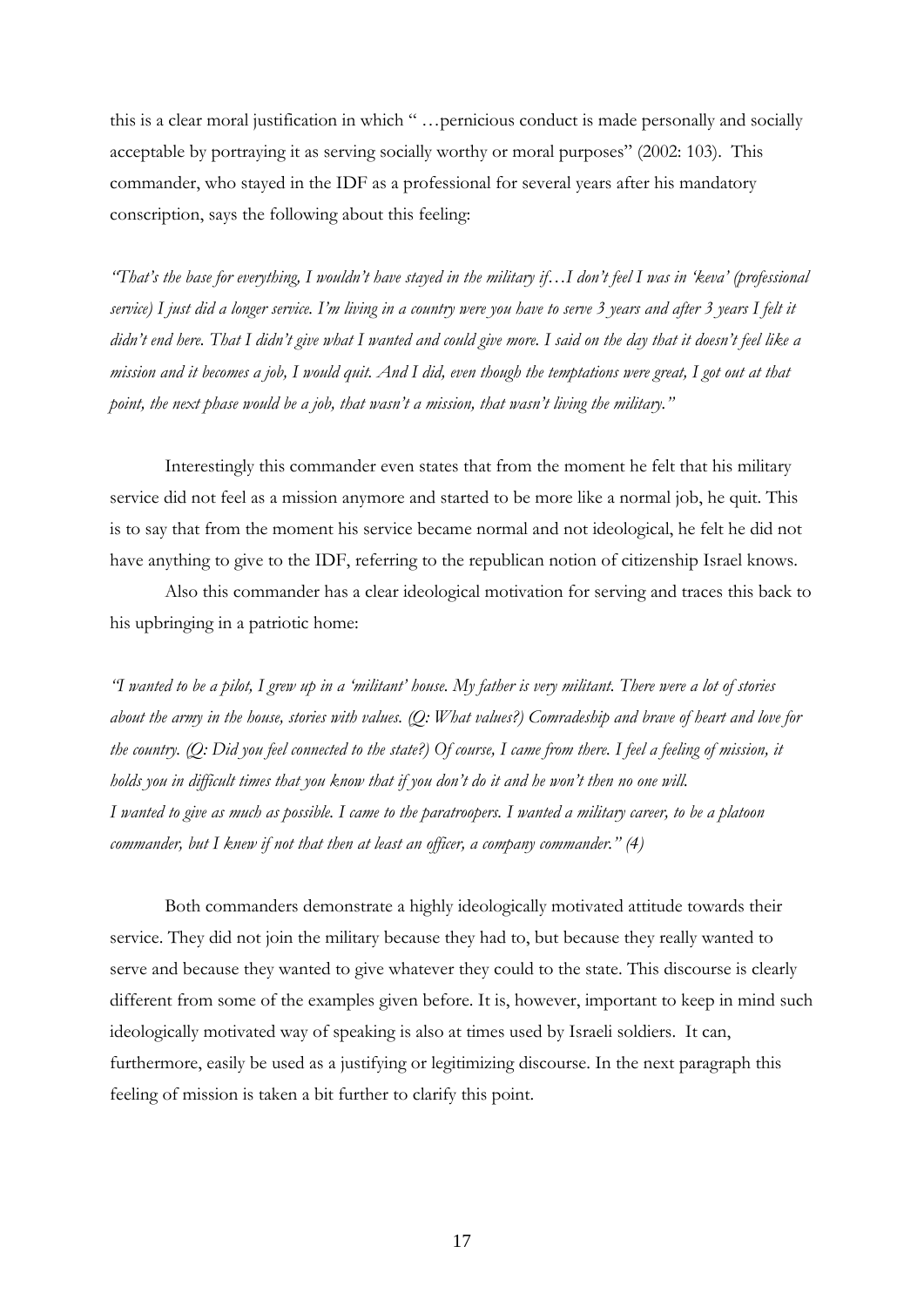Invoking the security theme: avenging attacks Israel or protecting Israeli civilians One notion that fits in with this ideological strategy within soldiers' discourse is the idea that attacks on Israel have to be avenged. By attacks on Israel one could think of terrorist attacks on buses, hotels or restaurants for example. Such events within Israeli society can have a far-reaching impact on how soldiers in the field feel and behave. A certain 'sense of mission' was said to overcome soldiers when they associated their duty within the OPT with the attacks on Israeli civilian centres. Military activities then became morally justified to them in light of the happenings within Israel.

 Suddenly the boring work at the checkpoints or the routine of arrests became more meaningful as the soldiers realized the impact their work could have; they could be stopping or arresting potential terrorists at that very moment.

*"But there were people, especially with the chain of bombings, it started with hotel Park, I don't remember there was this week of another 4-5 bombings, that's it, the IDF now has to take everything down. It's something that you felt. People said come on let's go in, we have to… and all of that…"* 

 In the above quote a commander who participated in operations under fire during Operation Defensive Shield<sup>[9](#page-17-0)</sup> (ODS) in 2002, recalls the mood of the soldiers around him and the language of avenging that was present. However, not only during such extreme operations this rhetoric can be found. This soldier recalls how soldiers in his unit reacted to talks about morality and proper behaviour by their superiors:

*"And there were soldiers who said 'what, no way, if he has a bomb, I would beat him up completely. Tomorrow he blows up my mother in Tel Aviv' so there would be the commanders that talked about the need to keep up ethics and the purity of arms and the soldiers talked straight from their emotion and their heart."* 

A clear association is made by the soldiers who are quoted, between their behaviour towards Palestinian suspects or terrorists and the safety of their own families within Israeli civil society. Also the discrepancy between the 'official' discourse of the moral code and the emotions of the soldiers is touched upon; soldiers speak 'from their hearts' as opposed to using the military code of ethics the IDF knows.

The following example is by a soldier who served during ODS and remembers how he and his comrades felt their work was directly linked to the security of Israel:

<span id="page-17-0"></span><sup>9</sup> During this operation the IDF entered almost all major Palestinian cities as a reaction to several suicide bombings within Israel and in order to stop terrorist activity.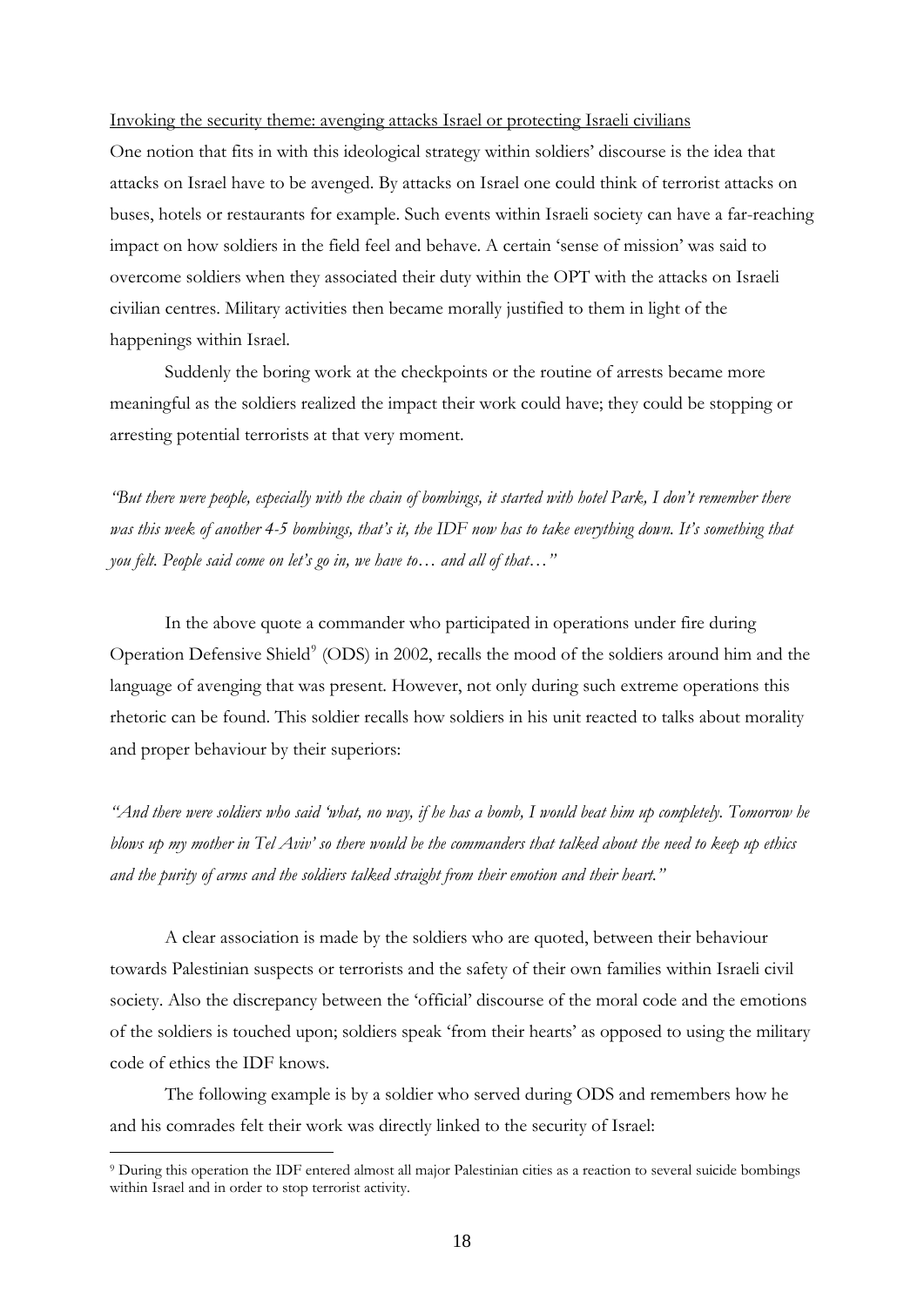*"It was obvious, everyday there were explosions in Israel; you go to Jenin 2 days after we went there, there was a bomb in Megiddo. The soldiers feel it. It's really not the cliché, 'our soldiers secure the borders of the north so kiyriat Shemona[10](#page-18-0) won't be bombed' it was really 'pointed', if you don't chase this guy on the few 100 meters you are in charge of stopping those who run with the farmers, there will be a bomb in Megiddo, just like that."* 

 Interestingly, a much greater amount of responsibility is taken by these soldiers and commanders for their own actions. As in their eyes their activities are morally and ideologically justified, they seem to have no problem in taking responsibility, thereby legitimizing suffering caused by their actions through the justified cause they are serving.

## **Critical voices: moral re-sensitizing**

The final strategy I would like to discuss is the one that contradicts many of the former themes that were explored. It is, however, an important one as it shows us a different side of soldiers' discourse that cannot be ignored. The strategy I'm referring to is that of re-sensitizing, of finding some kind of connection with the victim, of acknowledging the suffering and pain of the other and of truly sympathizing with them. Whereas most soldiers quoted here had some reserves, the ones discussed here had clear doubts about the violence used within the OPT against Palestinians.

You could say that soldiers who use this strategy see the other as a human being, as an individual. They do this, for example, by making a comparison with their own situation to realize more deeply how the other must feel.

## *'If it was my home'*

<u>.</u>

Some soldiers took the step of comparing the situation they were in, for example a Palestinian house in the middle of the night, with their own situation back home. How would they react, they ask themselves, if a few foreign soldiers would suddenly barge into their home and would scare their little brother and sister? How would they react if they saw their elderly father being told to pull up his shirt and pull down his pants at a checkpoint? When such questions are asked, the soldier in question is identifying deeply with 'the other' or the victims of his actions; he puts himself in their place.

 The soldiers who made such comparisons usually did so after their service was over and they had had the opportunity to reflect on their experiences in the field from a physical and

<span id="page-18-0"></span><sup>&</sup>lt;sup>10</sup> Kiyriat Shemona is one of the northern cities in Israel that has often been under fire from Hezbollah forces situated in South Lebanon.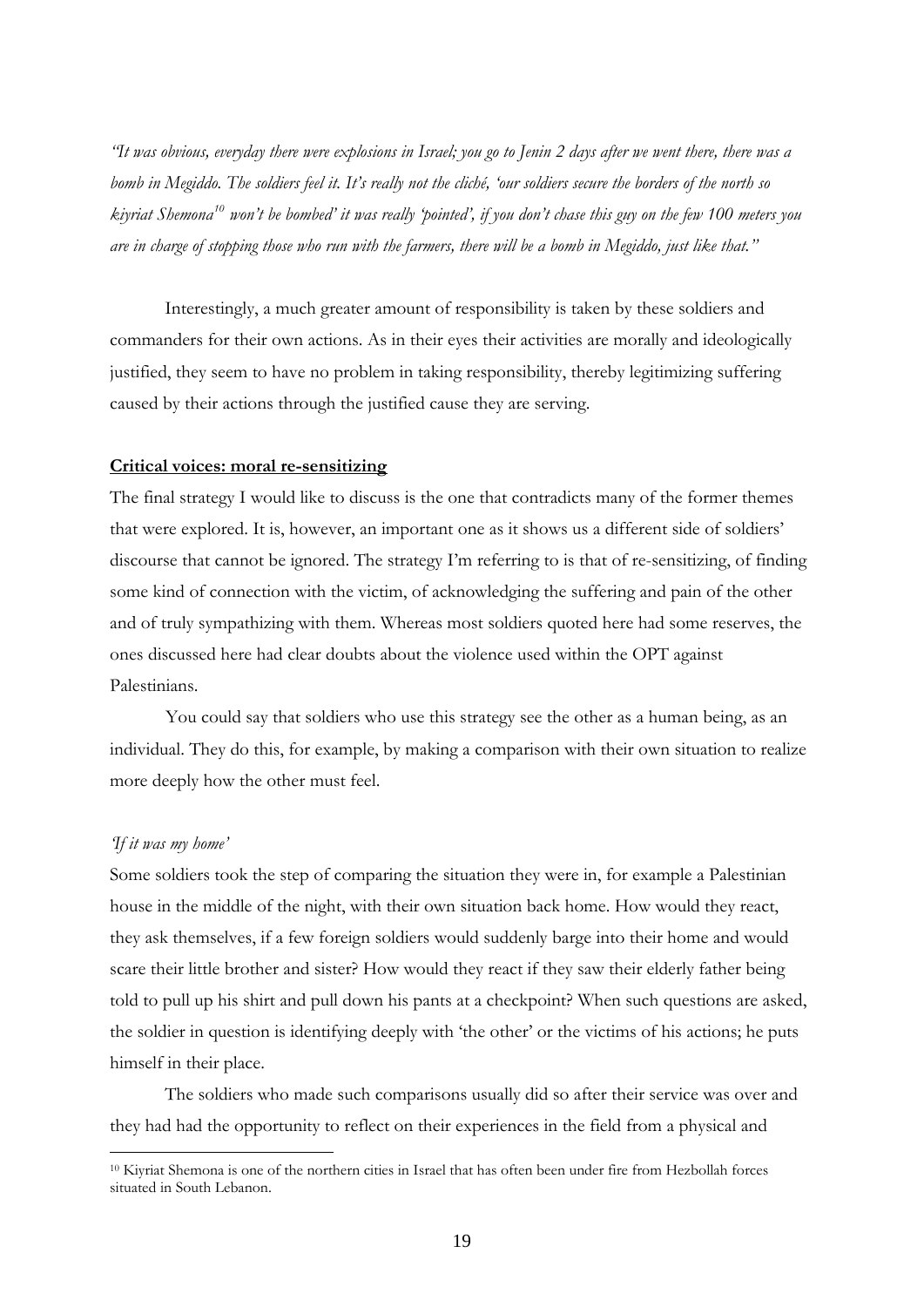mental distance. During their presence in the OPT such reflection was almost impossible due to a lack of time to think things through or being too tired and numbed by the workload.

 Lifton calls this identification with one's victims, re-sensitization (1973) when he explains how soldiers in situations of war and with clear definitions of who was their enemy, could still feel sympathy for members of the other side. Quite some soldiers testified to occasionally feeling such identification. Often, however, this identification came after their discharge from the military:

*"It was bad, it doesn't matter, also if you checked and everything was ok and you didn't hold them up for a minute, they…it's not nice when a boy, I would always think of my father, a boy of my age would come to him, I would imagine my father and a friend of mine he didn't know, who is he to tell him to get his hands up, to put up his shirt till his armpits and turn around, who is he that he will tell him? Where is the respect, and if he looks suspicious and I would put him on the side in front of all his children and I would check with that device and I would have someone else check him and stand in front of him with a weapon just because he grew a beard because his father just died. And I think he is suspicious and he didn't have water to wash so he is dirty…but these are things I know now because I matured and saw other things. Then…you're like 'catch terrorists, respect', that here there won't be [a terror attack]."* 

Also this soldier makes the connection with the people he controls and his own family:

*"I'm radical, also with orthodox and also with Arabs, Palestinians. But still it's a human being after all. He has to get the minimal respect, even though you don't like him and …you give him respect, because in the end you have to understand it's a human being that stands in front of you, it can be a man of 80 years old, it could be your grandfather. And I would see the people that would come and give the slap, as a soldier I would stand on the side and laugh but as a commander a thing like that wouldn't be done with me."* (26)

#### **Conclusion**

In this paper several dominant discursive strategies used by Israeli soldiers when giving account of their experiences were discussed. Strategies of passivity, professionalism and ideology were used in some way or another to explain, justify and legitimize actions and decision-making in the field. While most strategies involved acknowledgment of the suffering of the other, in certain instances the victims of actions by soldiers were not recognized as such. Moral strategies that were uncovered showed aspects of moral disengagement, such as moral justification, euphemistic labelling, advantageous comparison and displacement of responsibility (Bandura 2002).